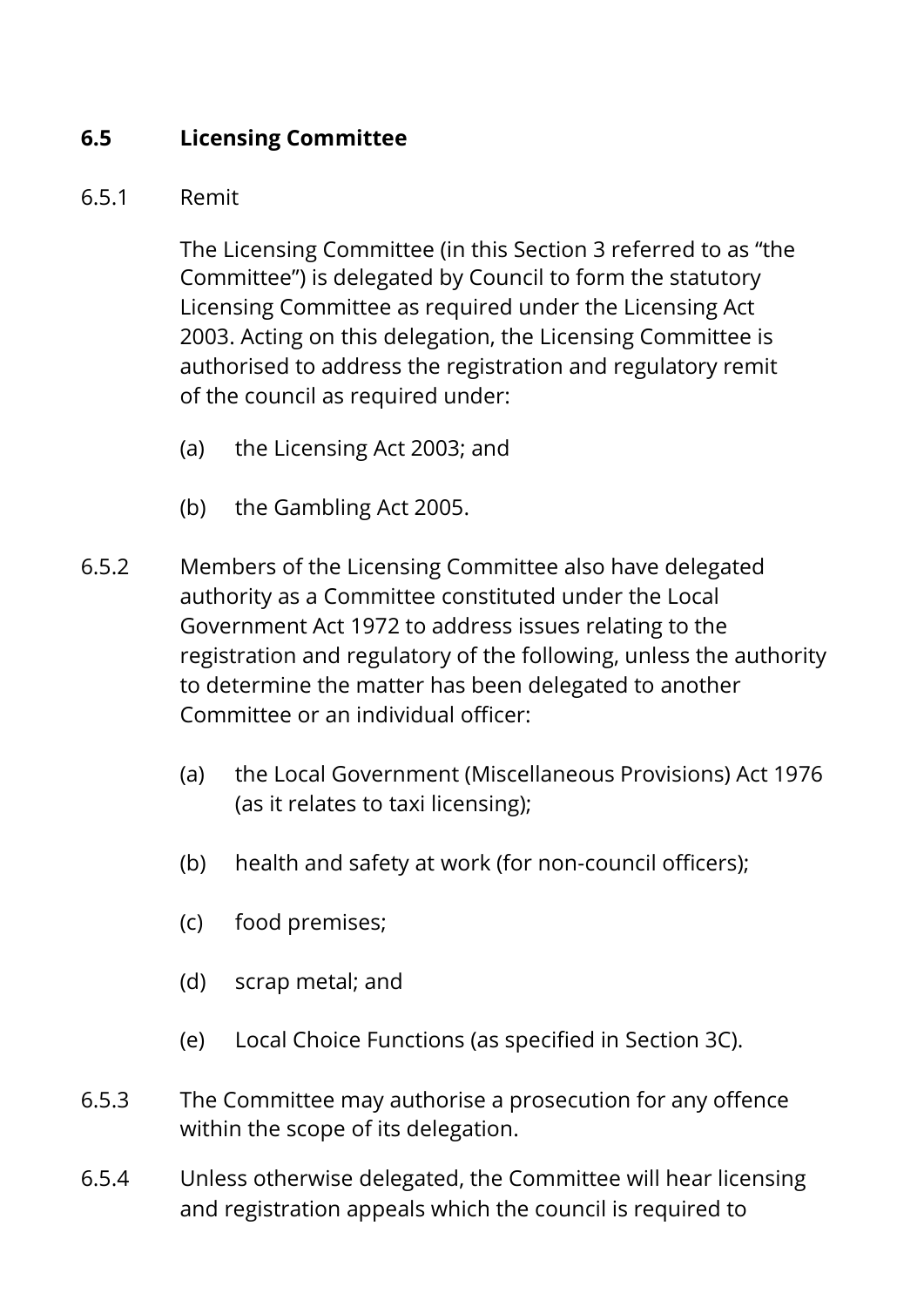determine. The Committee will not take the place of any other appeals or complaints procedures nor will it provide a general appeal mechanism for any decision of the council.

#### **6.6 Membership and meeting arrangements**

- 6.6.1 The Committee shall consist of 12 Members (and up to six substitutes). It shall be appointed annually by the Council and shall be politically balanced.
- 6.6.2 Members appointed to the Committee will:
	- (a) be able to provide a sufficient, competent pool capable of carrying out the Committee's programme of work and anticipated number of Sub-Committees hearings for the forthcoming year;
	- (b) make themselves available to participate in the work of the council acting in its capacity as the Licensing Authority; and
	- (c) be required to undertake mandatory training on the functions and responsibilities of the Committee and its Sub-Committees.
- 6.6.3 The Chairman will:
	- (a) be elected with full understanding of their procedural responsibilities, in accordance with the principles set out in paragraph 3.7.1in Section 3 of the Constitution;
	- (b) be responsible for Member-to-Member engagement, in particular between the Committee and the Executive Member whose portfolio incorporates licensing-related policy; and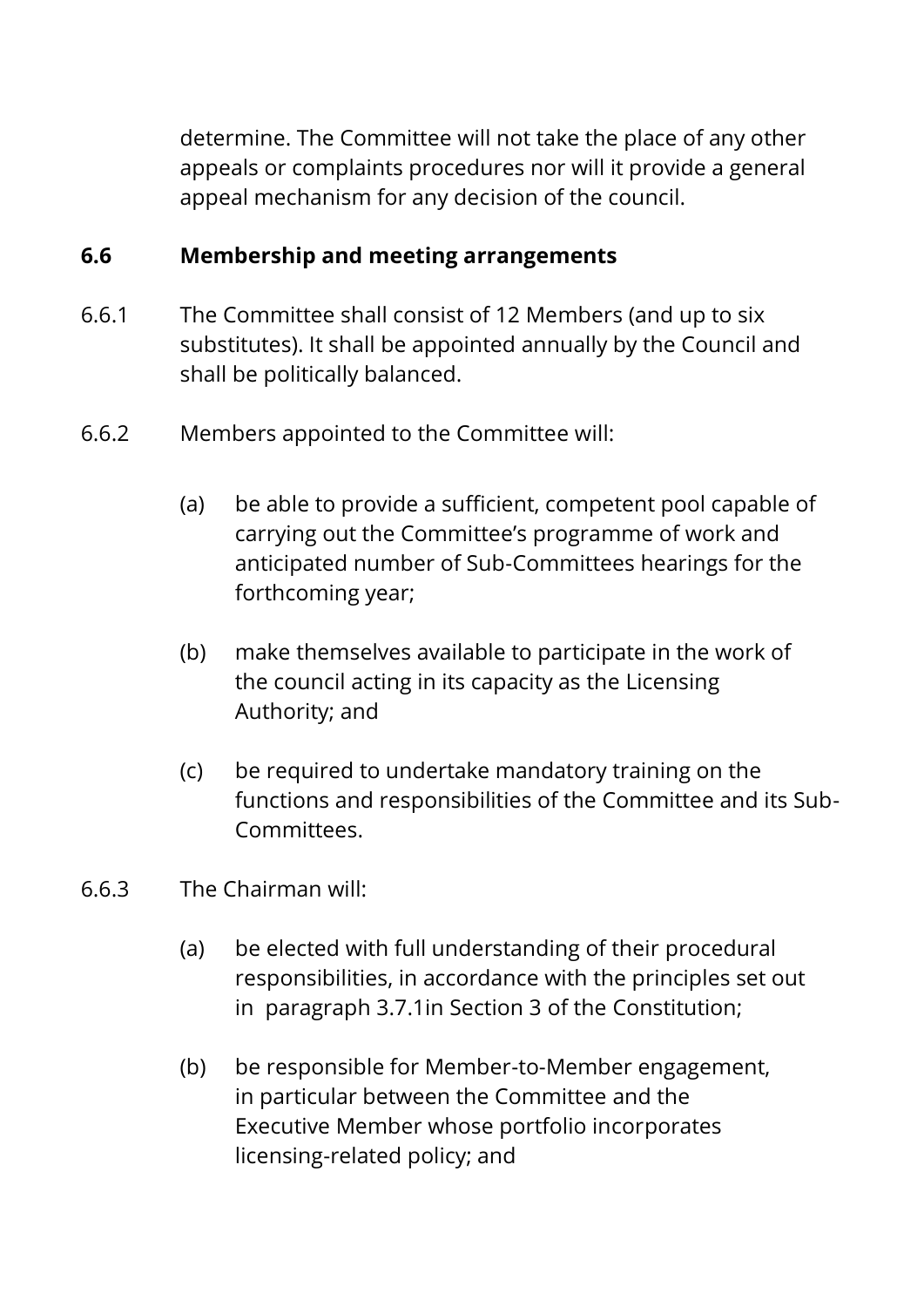- (c) lead on other Member-related duties including the appointment of Members of the Committee and nonvoting co-optees to Task and Finish Groups.
- 6.6.4 With the agreement of the Chairman (or Vice-Chairman in the absence of the Chairman) and relevant Executive Member, additional meetings of the Committee may also be called if necessary. Sub-Committee meetings will be scheduled as and when required.

#### **6.7 Quorum**

6.7.1 The Quorum for the Committee shall be four Members.

#### **6.8 Delegation of functions**

- 6.8.1 The Committee's functions will be determined in line with Tables A, B and C of this part of the Constitution. The Committee or a Sub-Committee will consider:
	- (a) matters which the council's policies dictate the Committee's involvement;
	- (b) appeals being made against an officer's decision; and
	- (c) matters when an officer to whom a decision has been delegated chooses to put the matter before the Committee.
- 6.8.2 A Sub-Committee will consist of any three Members drawn from the full membership of the Committee and appointed for each occasion when it is needed. All Members of the Committee should be given equal opportunities to sit on Sub-Committees following successful completion of the relevant training.
- 6.8.3 Applications made in respect of the Licensing Act 2003 will be brought before the Committee or a Sub-Committee in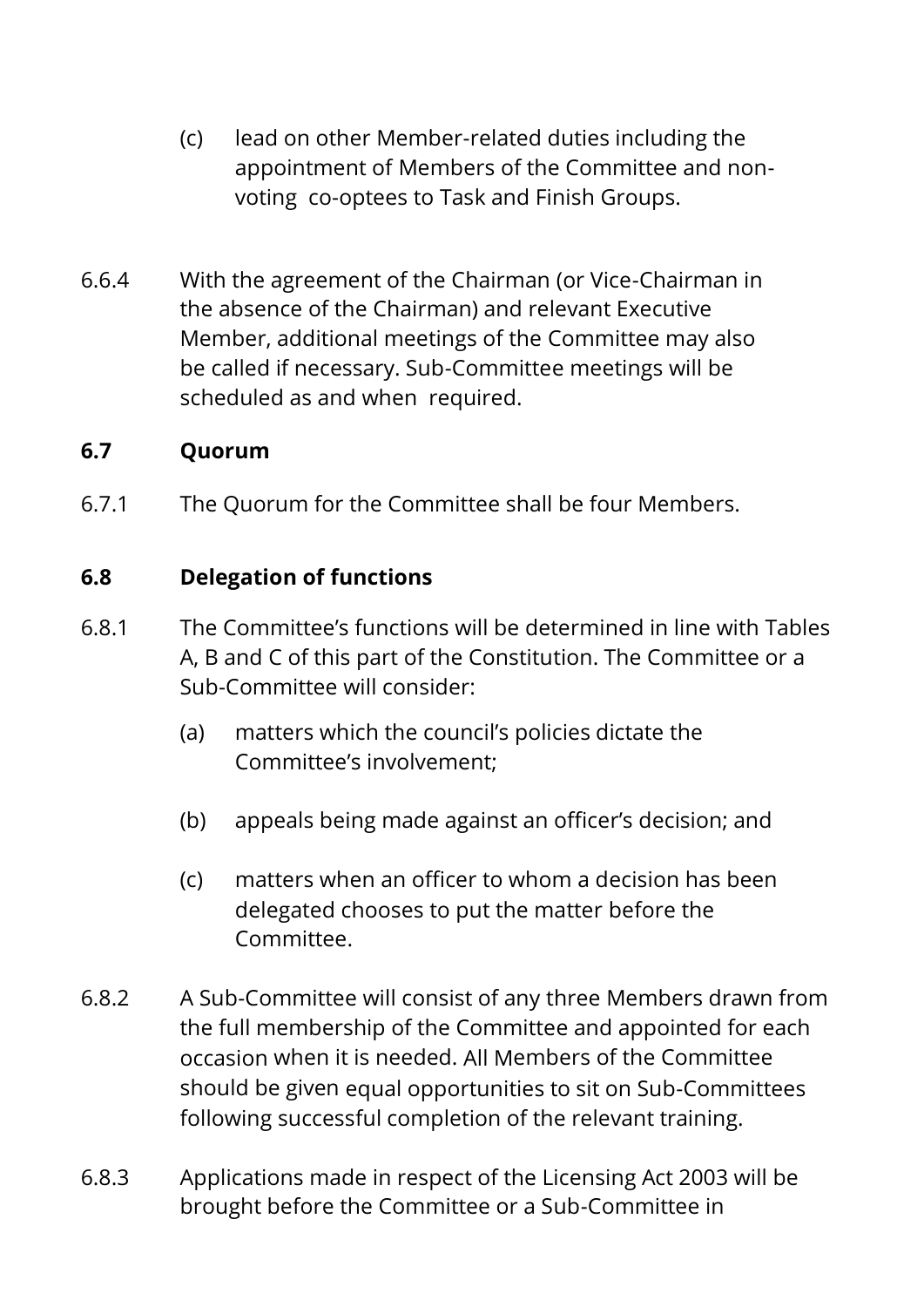accordance with any regulations published under the act, the guidance issued under section 182 of the act and summarised in Table A at page 155.

- 6.8.4 Applications made in respect of the Gambling Act 2005 will be brought before the Committee or a Sub-Committee in accordance with the Scheme of Delegation summarised in Table B at page 157.
- 6.8.5 Applications made in respect of sex establishments will be brought before the Committee or a Sub-Committee in accordance with the Schedule of Delegation summarised in Table C at page 159.
- 6.8.6 The Committee or Sub-Committee shall determine taxi licensingrelated matters reserved for the Licensing Committee All other taxi-licensing matters have been delegated to the Head of Housing and Health, acting in consultation with the Chairman of the Licensing Committee.

#### **6.9 Procedure at meetings**

6.9.1 Meetings of the Committee will be conducted in accordance with the Council Procedure Rules, except when the Committee sits as a hearing, in which case the Hearing Procedure Rules (see Appendix A) will apply.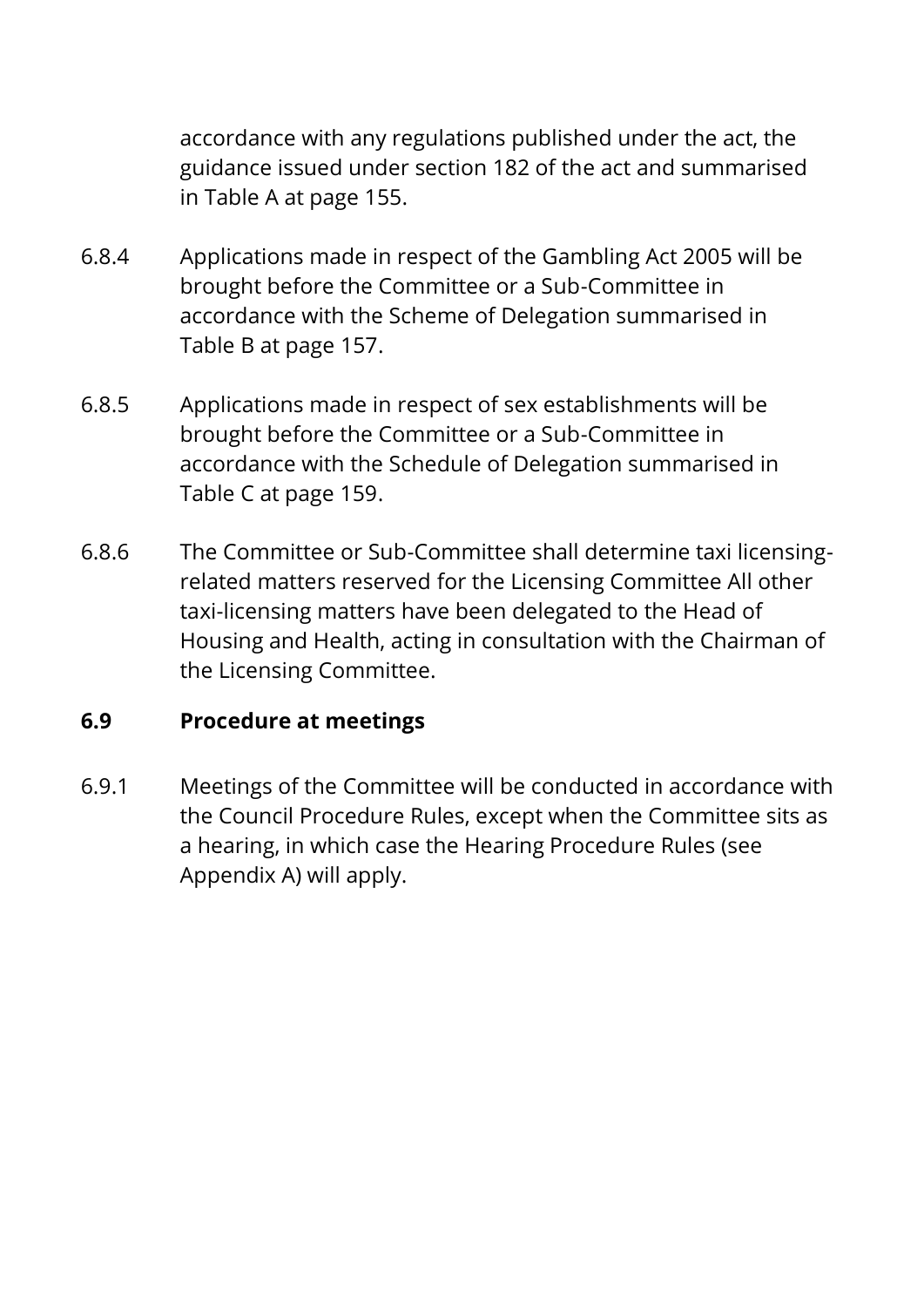## **TABLE A**

# **Licensing Act 2003: Delegation of Functions**

The Licensing Authority has adopted the following level of delegation of functions in accordance with the general guidance issued by the Government.

|           | <b>Matter to be dealt with</b>                                                                                                             | <b>Delegated to</b><br><b>Licensing Sub</b><br>Committee | <b>Delegated to</b><br><b>Officers</b>     |
|-----------|--------------------------------------------------------------------------------------------------------------------------------------------|----------------------------------------------------------|--------------------------------------------|
|           | • Application for personal licence with<br>unspent convictions                                                                             | All cases                                                |                                            |
|           | • Application to review premises<br>licence/club premises certificate                                                                      |                                                          |                                            |
|           | Decision to object when local authority is<br>a consultee and not the lead authority                                                       |                                                          |                                            |
|           | Determination of a Hertfordshire<br>Constabulary representation to a temporary<br>event notice                                             |                                                          |                                            |
| þ         | Application for personal licence                                                                                                           | If a relevant                                            | If no relevant                             |
| $\bullet$ | Application for premises licence/club<br>premises certificate                                                                              | representatio<br>n made and<br>not withdrawn             | representation<br>made or<br>$\bullet$ If  |
| þ         | Application for provisional Statement                                                                                                      |                                                          |                                            |
| þ         | Application to vary premises<br>licence/club premises certificate                                                                          |                                                          | representation<br>$m$ ade and<br>withdrawn |
| lo        | Application to vary designated<br>premises supervisor                                                                                      |                                                          |                                            |
| þ         | Application for transfer of premises licence                                                                                               |                                                          |                                            |
| lo        | Applications for Interim Authorities                                                                                                       |                                                          |                                            |
| lo        | Determination of application for licence, or<br>variation of licence, in respect of<br>community premises: supervision of<br>alcohol sales |                                                          |                                            |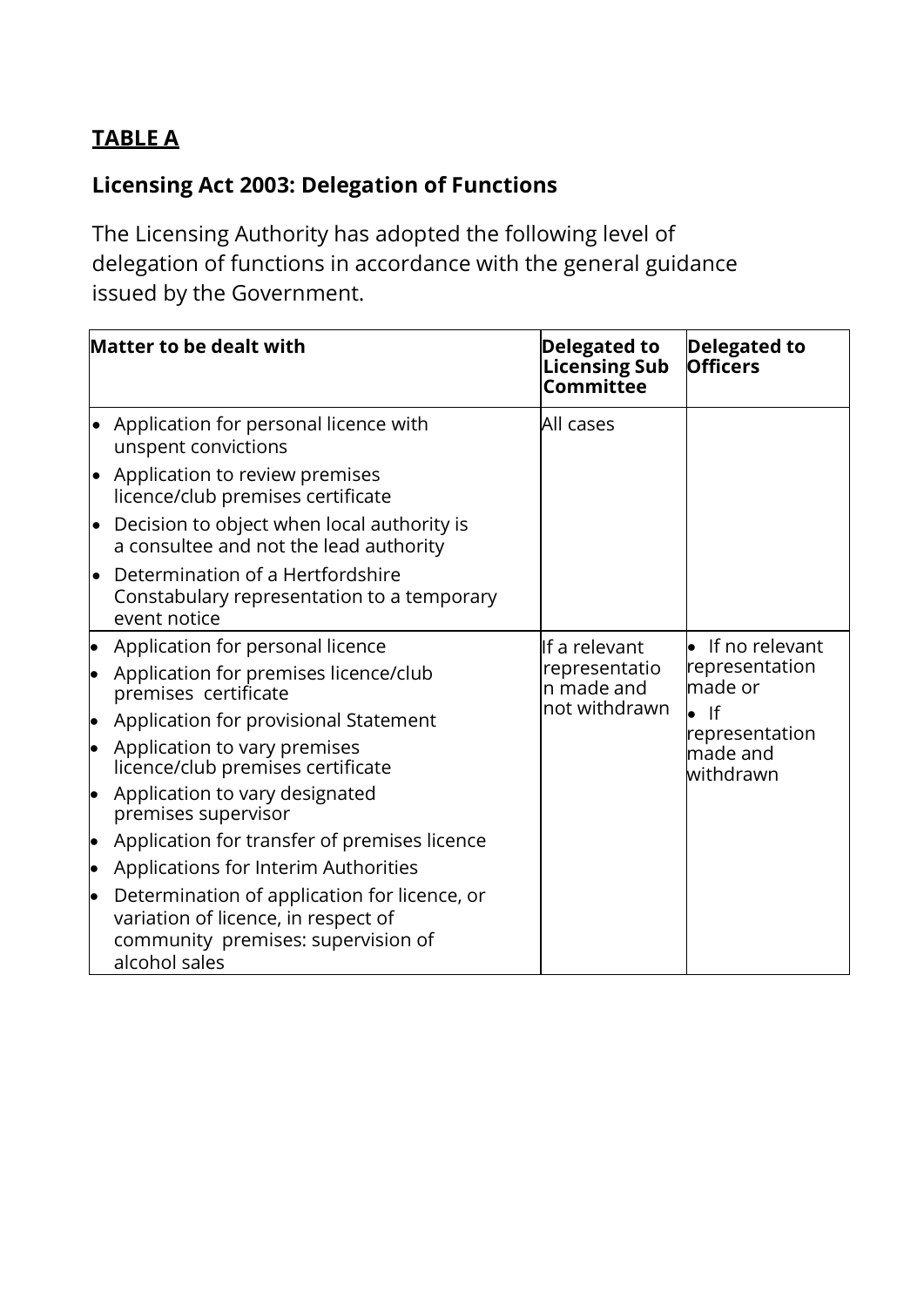|    | Request to be removed as                         | All cases |
|----|--------------------------------------------------|-----------|
|    | designated premises supervisor                   |           |
| lo | Decision on whether a complaint is               |           |
|    | irrelevant, frivolous or vexatious               |           |
| lo | Determination of application for minor variation |           |
| lo | Determination of relevance of representation     |           |
|    | Exercise of Responsible Authority Functions      |           |
|    | of applications and notices submitted to the     |           |
|    | Licensing Authority under the Licensing Act      |           |
|    | 2003 (as amended by the Police and Social        |           |
|    | Responsibility Act 2011) in accordance with      |           |
|    | the regulations                                  |           |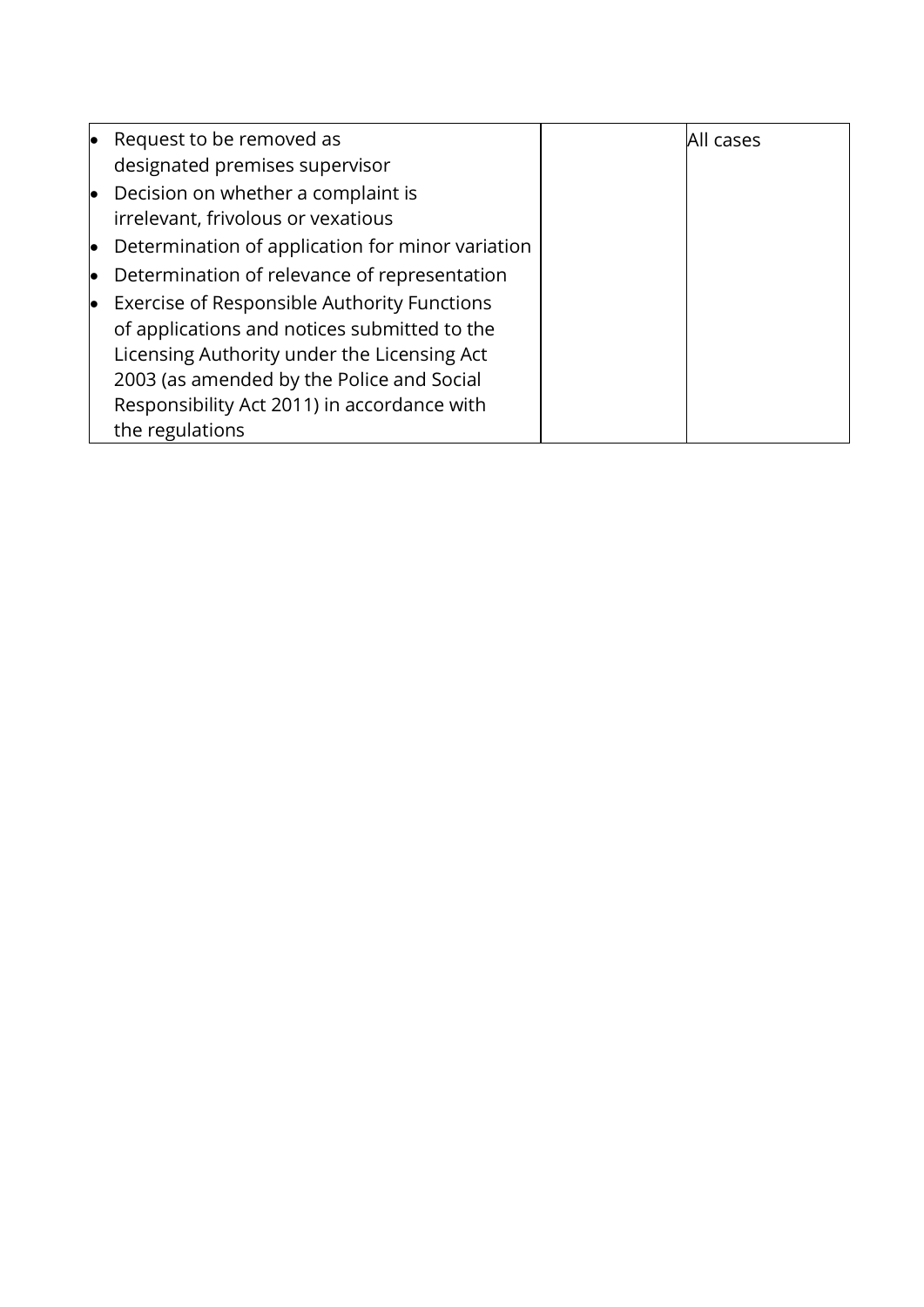# **TABLE B**

# **Gambling Act 2005: Delegation of Functions**

|                                                                                                                                                                                                                                                                           | <b>GAMBLING ACT 2005</b>                          |                                                                     |                                                                                                                  |  |  |  |  |  |
|---------------------------------------------------------------------------------------------------------------------------------------------------------------------------------------------------------------------------------------------------------------------------|---------------------------------------------------|---------------------------------------------------------------------|------------------------------------------------------------------------------------------------------------------|--|--|--|--|--|
| <b>Summary of permitted Licensing Authority delegations</b>                                                                                                                                                                                                               |                                                   |                                                                     |                                                                                                                  |  |  |  |  |  |
| <b>Matter to be dealt with</b>                                                                                                                                                                                                                                            | <b>Delegated to</b><br>the Licensing<br>Committee | Delegated to theDelegated to<br><b>Sub Committee   Officers</b>     |                                                                                                                  |  |  |  |  |  |
| Consideration of and the making All cases<br>of proposals to the Executive<br>prior to the Executive's<br>recommendation to Council for<br>approval of:<br>• the Statement of Licensing<br>Policy (including substantive<br>amendments)<br>• policy not to permit casinos |                                                   |                                                                     |                                                                                                                  |  |  |  |  |  |
| • Cancellation of club gaming<br>/ club machine permits<br>• Review of a premises licence<br>$\bullet$ Decision to give a counter<br>notice to a temporary use<br>notice                                                                                                  |                                                   | All cases                                                           |                                                                                                                  |  |  |  |  |  |
| • Application for<br>premises licences<br>• Application for a variation to<br>a licence<br>• Application for transfer of<br>a licence<br>• Application for a<br>provisional statement<br>• Application for club<br>gaming/club machine permits                            |                                                   | If a relevant<br>representation<br>made and <b>not</b><br>withdrawn | $\bullet$ If no relevant<br>representation<br>made or<br>$\bullet$ If<br>representation<br>made and<br>withdrawn |  |  |  |  |  |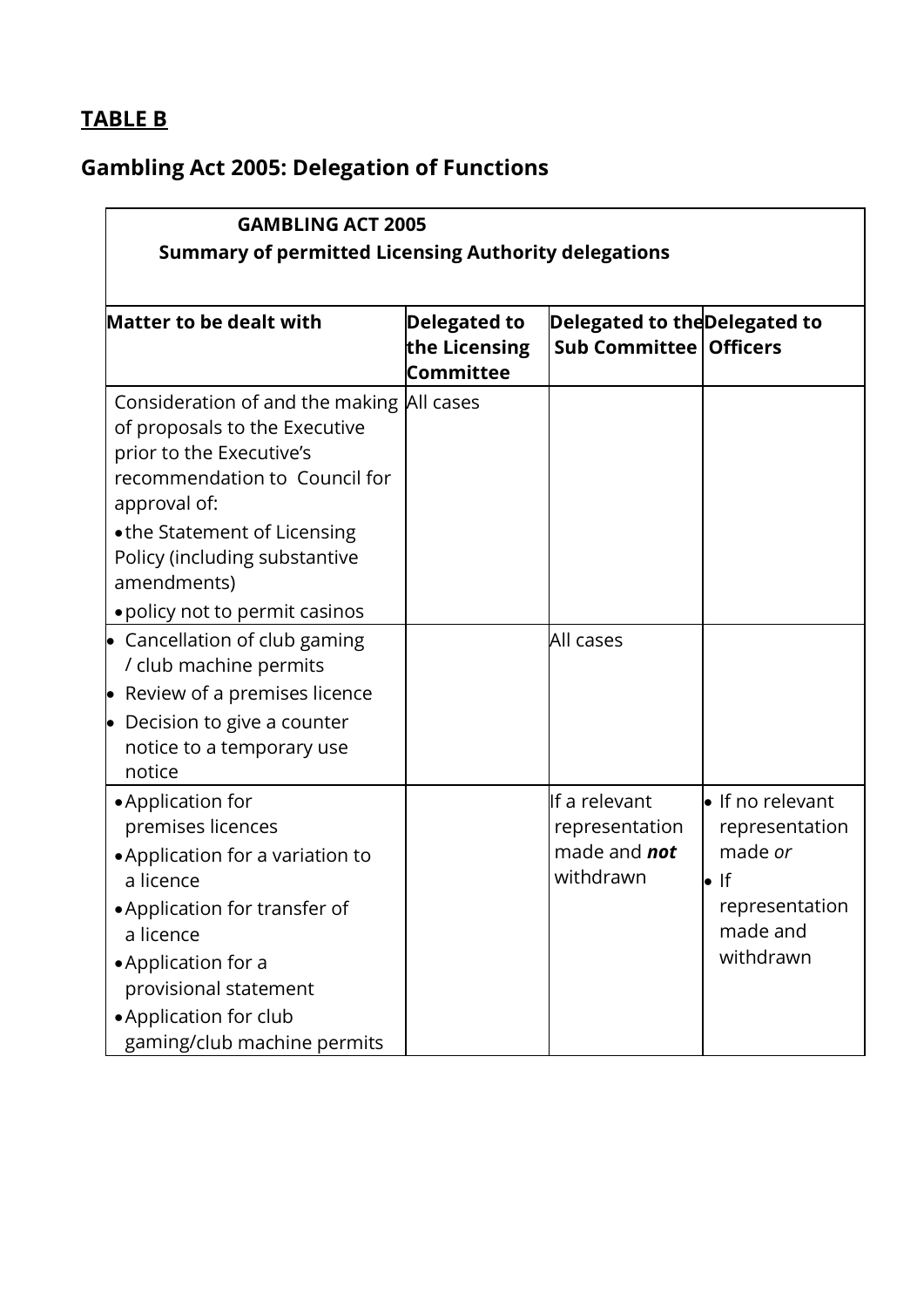| lo | Fee Setting (when appropriate)                                 |  | All cases |
|----|----------------------------------------------------------------|--|-----------|
| lo | Applications for other permits                                 |  |           |
| lo | Cancellation of licensed<br>premises gaming<br>machine permits |  |           |
| lo | Consideration of temporary<br>use notice                       |  |           |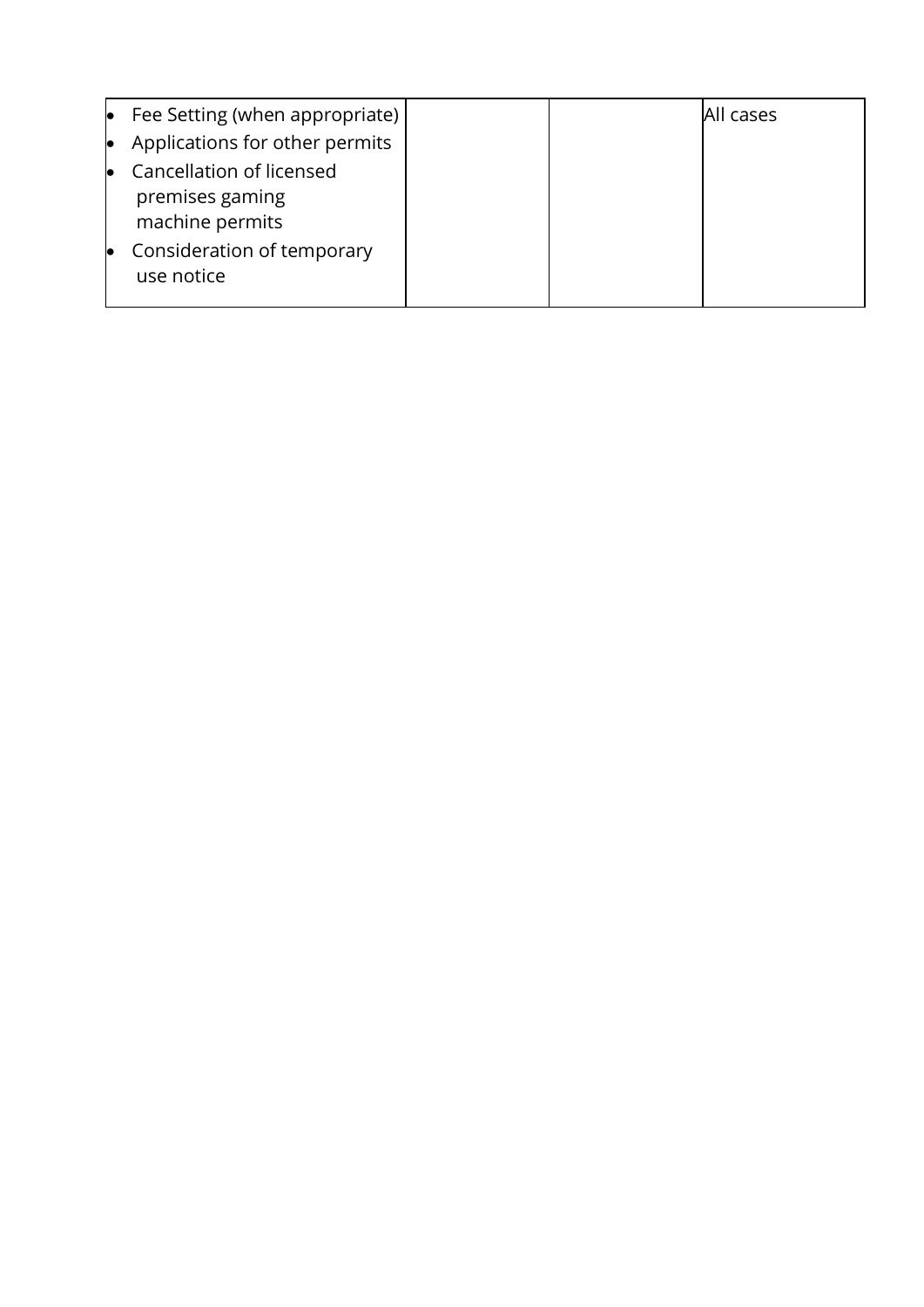# **Sex Establishments: Schedule of Delegated Authority**

| <b>Matter to be dealt with</b> |                                                                                                                                                                                                                                                                                                                                                   | <b>Delegated to</b>                                                                                                                                                                                                          |
|--------------------------------|---------------------------------------------------------------------------------------------------------------------------------------------------------------------------------------------------------------------------------------------------------------------------------------------------------------------------------------------------|------------------------------------------------------------------------------------------------------------------------------------------------------------------------------------------------------------------------------|
|                                | Grant (First or New) of an application for any type<br>of Sex Establishment Licence                                                                                                                                                                                                                                                               | The sub-committee*:<br>if a relevant objection<br>received and not<br>withdrawn and/or<br>if officers have concerns in<br>respect of the application<br>or characteristics of the<br>locality<br>Officers in all other cases |
|                                | Refusal of an application for the grant, renewal<br>or transfer of any type of Sex Establishment<br>Licence on the grounds that:<br>the applicant is unsuitable to hold the licence<br>by reason of having been convicted of an                                                                                                                   | The sub-committee $^\star$ in all cases                                                                                                                                                                                      |
|                                | offence or for any other reason<br>if the licence were to be granted, renewed or<br>transferred the business to which it relates<br>would be managed by or carried on for the<br>benefit of a person, other than the applicant,<br>who would be refused the grant, renewed or<br>transfer of such a licence if he made the<br>application himself |                                                                                                                                                                                                                              |
|                                | Refusal of an Application for the grant or<br>renewal of any type of Sex Establishment<br>Licence on the grounds that:                                                                                                                                                                                                                            |                                                                                                                                                                                                                              |
|                                | the number of sex establishments, or sex<br>establishments of a particular kind, in the<br>relevant locality at the time the application is<br>made is equal to or exceeds the number<br>which the authority consider is appropriate<br>for that locality                                                                                         |                                                                                                                                                                                                                              |
|                                | the grant or renewal of the licence would be<br>inappropriate, having regard to the character<br>of the relevant locality; or to the use to which<br>any premises in the vicinity are put; or to the<br>layout, character or condition of the premises,<br>vehicle, vessel or stall in respect of which the<br>application is made                |                                                                                                                                                                                                                              |
|                                | Refusal of an Application for the variation of<br>the terms, conditions or restrictions on / or<br>subject to which the licence is held for any                                                                                                                                                                                                   |                                                                                                                                                                                                                              |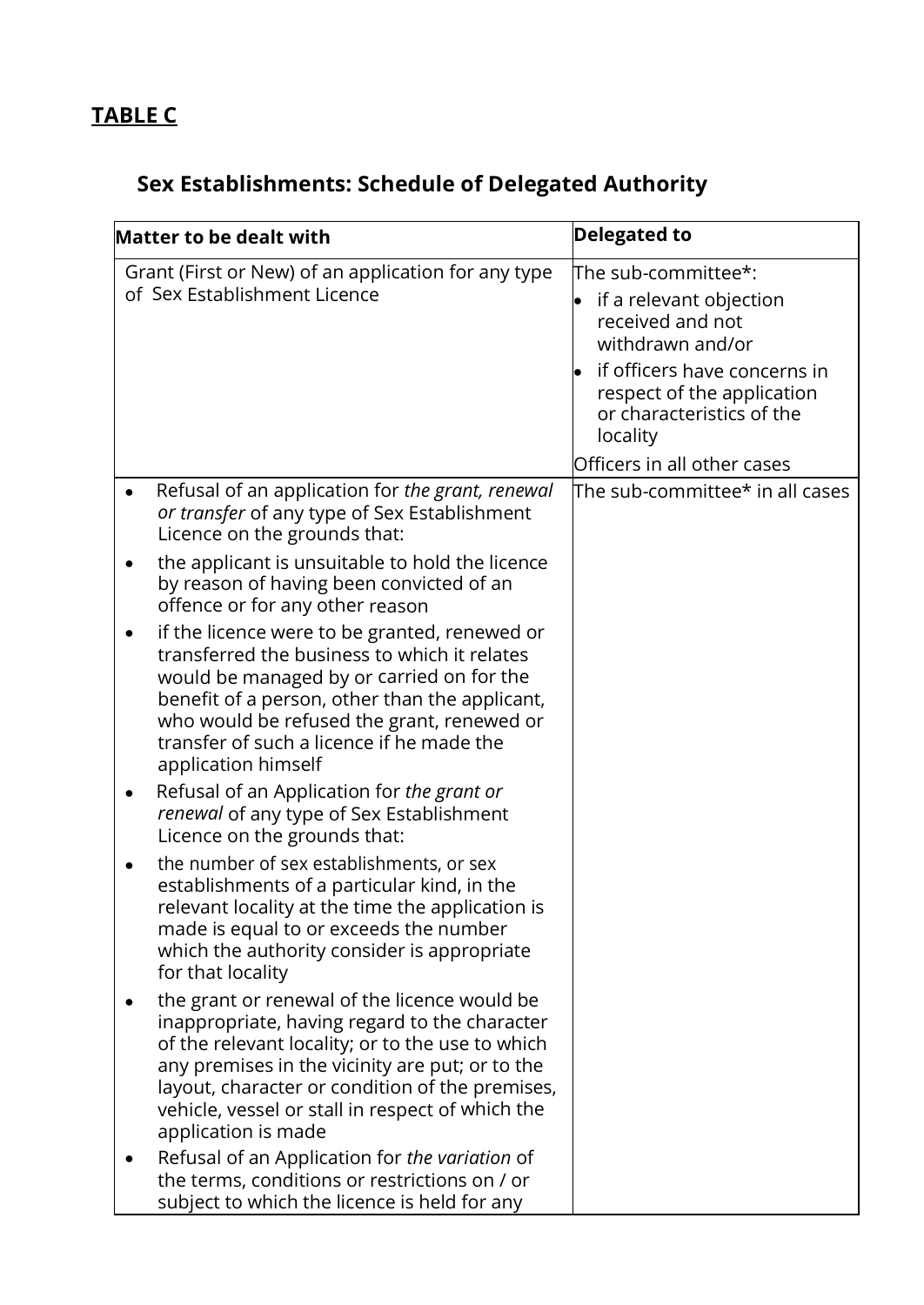|         | type of Sex Establishment Licence                                                                                                                                                                                                         |  |
|---------|-------------------------------------------------------------------------------------------------------------------------------------------------------------------------------------------------------------------------------------------|--|
|         |                                                                                                                                                                                                                                           |  |
|         |                                                                                                                                                                                                                                           |  |
|         |                                                                                                                                                                                                                                           |  |
|         |                                                                                                                                                                                                                                           |  |
| $\star$ | Matters ordinarily delegated to a sub-committee may be referred to the Licensing Committee at the<br>discretion of the Head of Housing and Health after consultation with the Chairman and/or<br>Vice-Chairman of the Licensing Committee |  |
|         |                                                                                                                                                                                                                                           |  |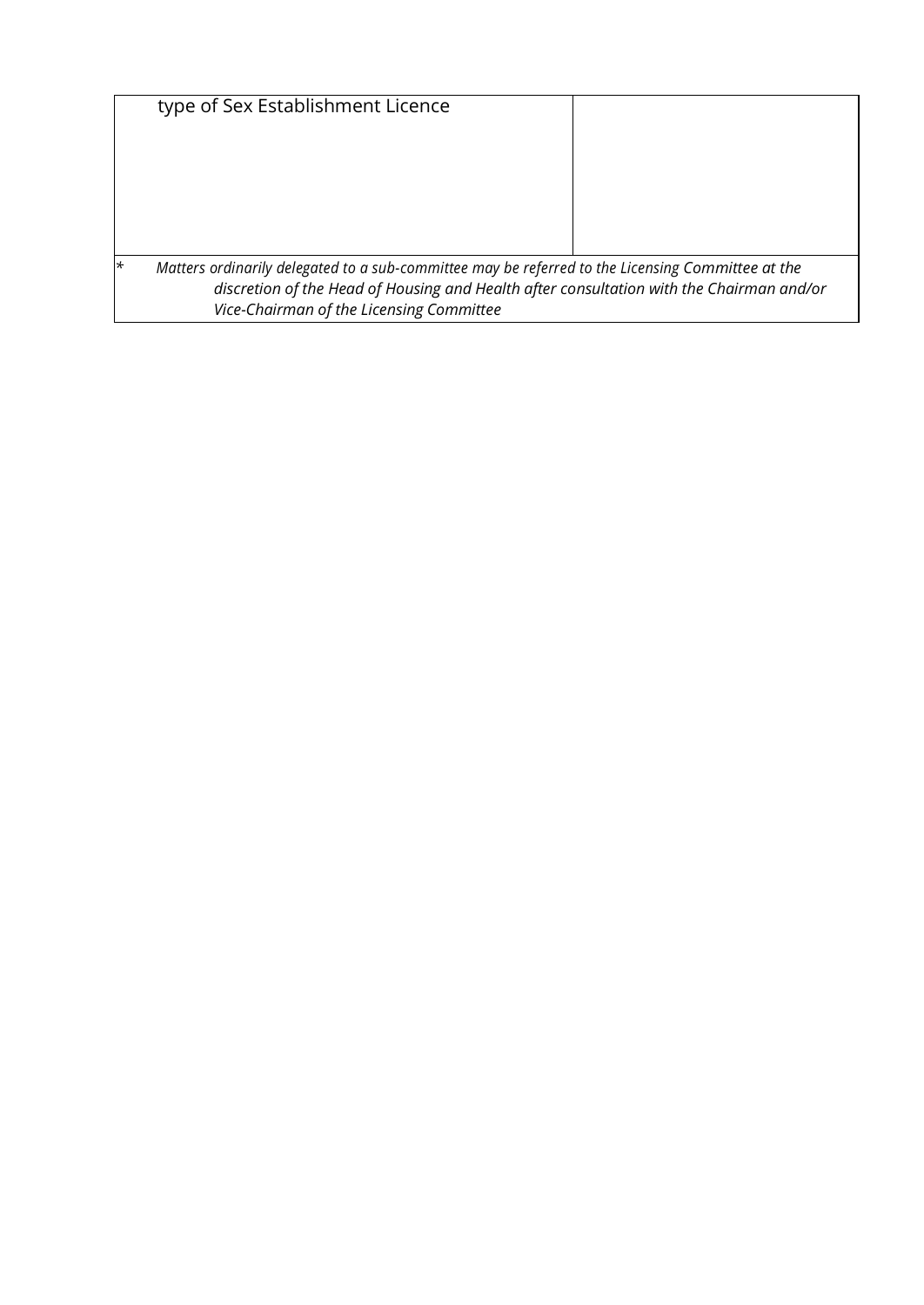|           | Matter to be dealt with                                                                                                                                                                                                                                   | <b>Delegated to</b>   |
|-----------|-----------------------------------------------------------------------------------------------------------------------------------------------------------------------------------------------------------------------------------------------------------|-----------------------|
|           | Decision on whether an objection is<br>frivolous or vexatious                                                                                                                                                                                             | Officers in all cases |
|           | Decision on whether an objection is relevant                                                                                                                                                                                                              |                       |
|           | Refusal of an Application for the grant of any type<br>of Sex Establishment Licence on the grounds<br>that the Applicant is:                                                                                                                              |                       |
| $\bullet$ | under the age of 18                                                                                                                                                                                                                                       |                       |
|           | for the time being disqualified from holding a<br>licence following revocation of such a licence                                                                                                                                                          |                       |
| $\bullet$ | a person, other than a body corporate, who is not<br>resident in an EEA state or was not so resident<br>throughout the period of 6 months immediately<br>preceding the date when the application was made                                                 |                       |
|           | a body corporate which is not incorporated in an<br><b>EEA</b> state                                                                                                                                                                                      |                       |
|           | a person who had, within a period of 12 months<br>immediately preceding the date when the<br>application was made, been refused the grant or<br>renewal of a licence for the premises, vehicle,<br>vessel or stall in respect of which the application is |                       |

*\*Although matters will normally be referred to a sub-committee for determination, they may be referred to the full Committee at the discretion of the Head of Housing and Health, after consultation with the Chairman and/or Vice-Chairman*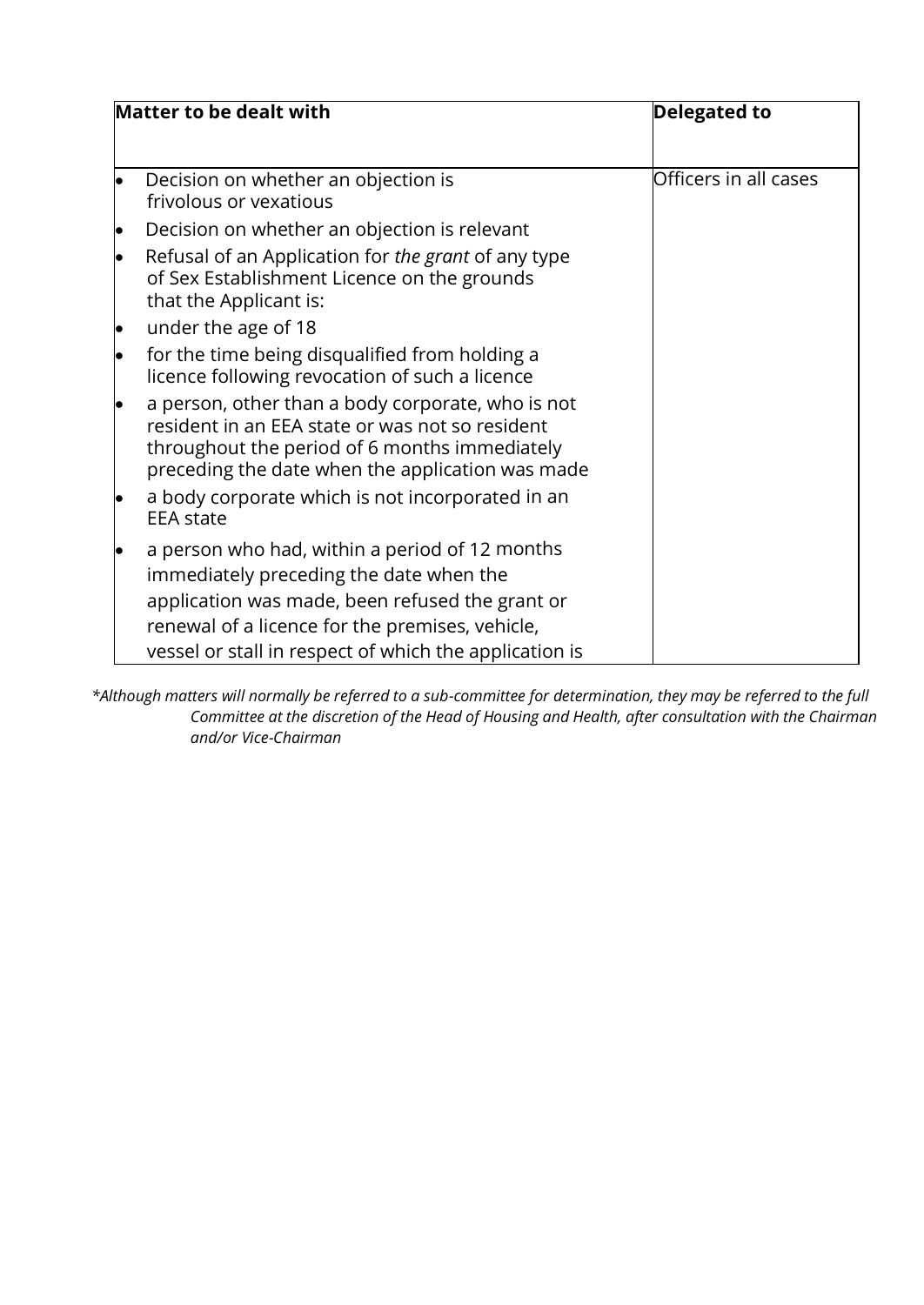## **Appendix A**

## **Procedure for Hearings of Licensing Matters**

Delegated authority is given to the Licensing Committee (referred to as 'the Committee' in this Appendix A) to amend its procedures from time to time to comply with legislative requirements and in the interests of fairness and efficiency.

## **Licensing Act 2003 Hearing Regulations - Hearing Procedure**

## **1. Introduction**

- 1.1 The Licensing Committee or a Sub-Committee of the Licensing Committee sitting as a Hearing Panel acts as a Quasi-Judicial body. This means that it must follow the rules of natural justice by ensuring that:
	- (a) applicants and licensees know in advance and in reasonable detail anything that is claimed or alleged against them;
	- (b) all parties are given a proper opportunity to present their views;
	- (c) only relevant matters are considered; and
	- (d) the decision taken is reasonable.
- 1.2 A Hearing Panel will also have regard to:
	- (a) the Human Rights Act 1998;
	- (b) Guidance issued under Section 182 of the Licensing Act 2003 (hereinafter called the "2003 Act" in this Appendix A); and
	- (c) the council's Statement of Licensing Policy under the 2003 Act.
- 1.3 Where a Hearing Panel chooses to depart from the guidance and/or the council's Statement of Licensing Policy, it must give its reasons for doing so.

## **2. Definitions**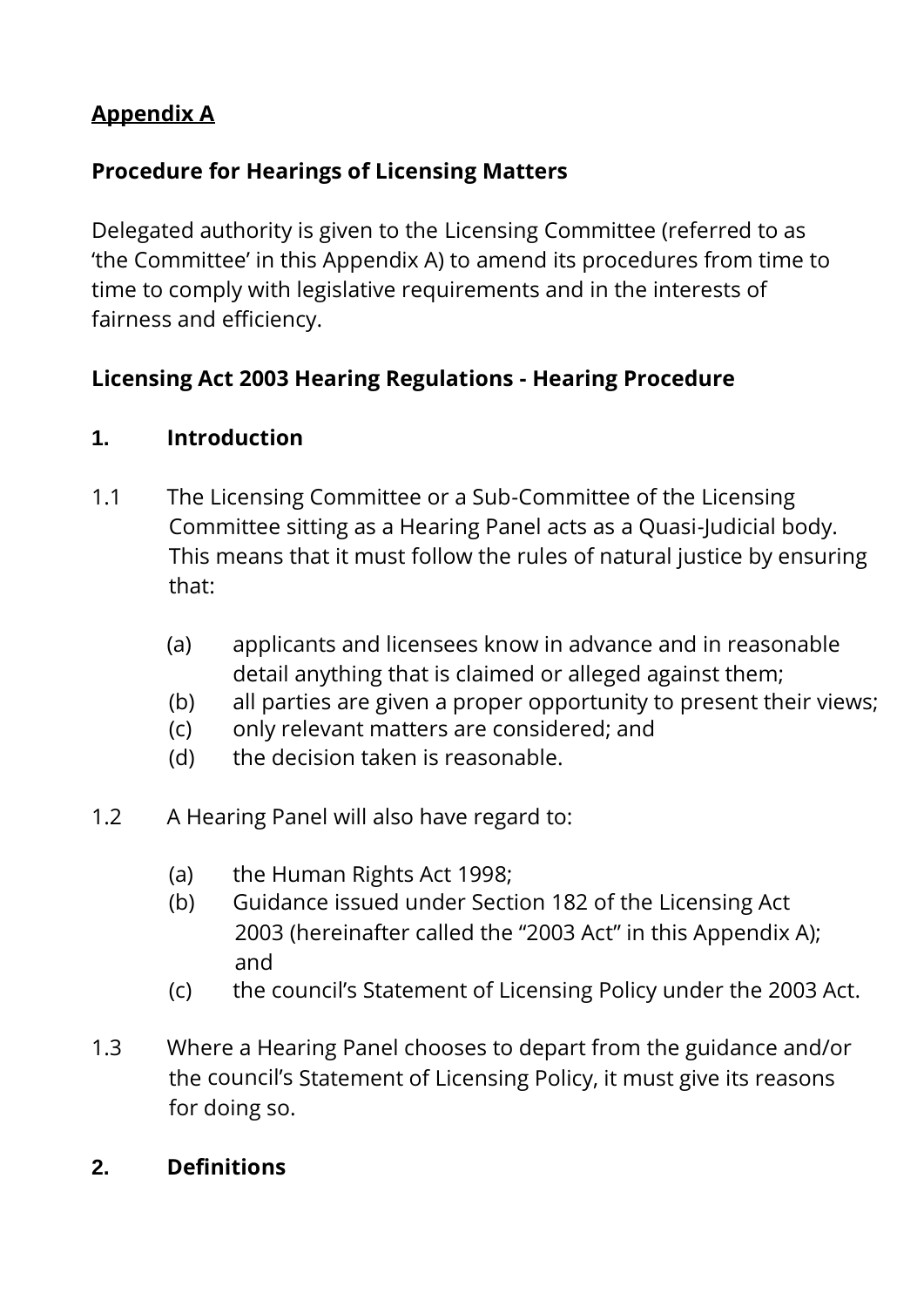- 2.1 In this document the following definitions apply:
	- (a) "applicant/licensee" means the person who has made an application for a licence under the 2003 Act or a person who has served notice of a temporary event in accordance with the 2003 Act or a person who is the holder of a licence under the 2003 Act;
	- (b) "representation" means a submission by a responsible authority or interested party under the 2003 Act, whether made in response to a consultation, by application for review or served in the form of a notice;
	- (c) "party to a hearing" means a person to whom notice of the hearing has been given in accordance with column 4 of Schedule 1 attached or who is otherwise entitled to speak at a hearing;
	- (d) "member of the Licensing Authority" means a Member sitting as a member of the Licensing Sub-Committee (hereinafter called a Hearing Panel), or an Officer who has been appointed by the council as a proper officer of the Licensing Authority, to provide any advice that Members require to fulfil their functions whether or not it is asked for on:
		- questions of law;
		- questions of mixed law and fact;
		- matters of practice and procedure;
		- the range of options available to the Hearing Panel;
		- any relevant decisions of the courts;
		- relevant national guidance or local policy;
		- other issues relevant to the matter before the Hearing Panel;
		- the appropriate decision making structure to be applied in any case;
		- assistance on the formulation of reasons and recording decisions;
		- the questioning of any party to a hearing; or
		- assistance to any party to clarify evidence and issues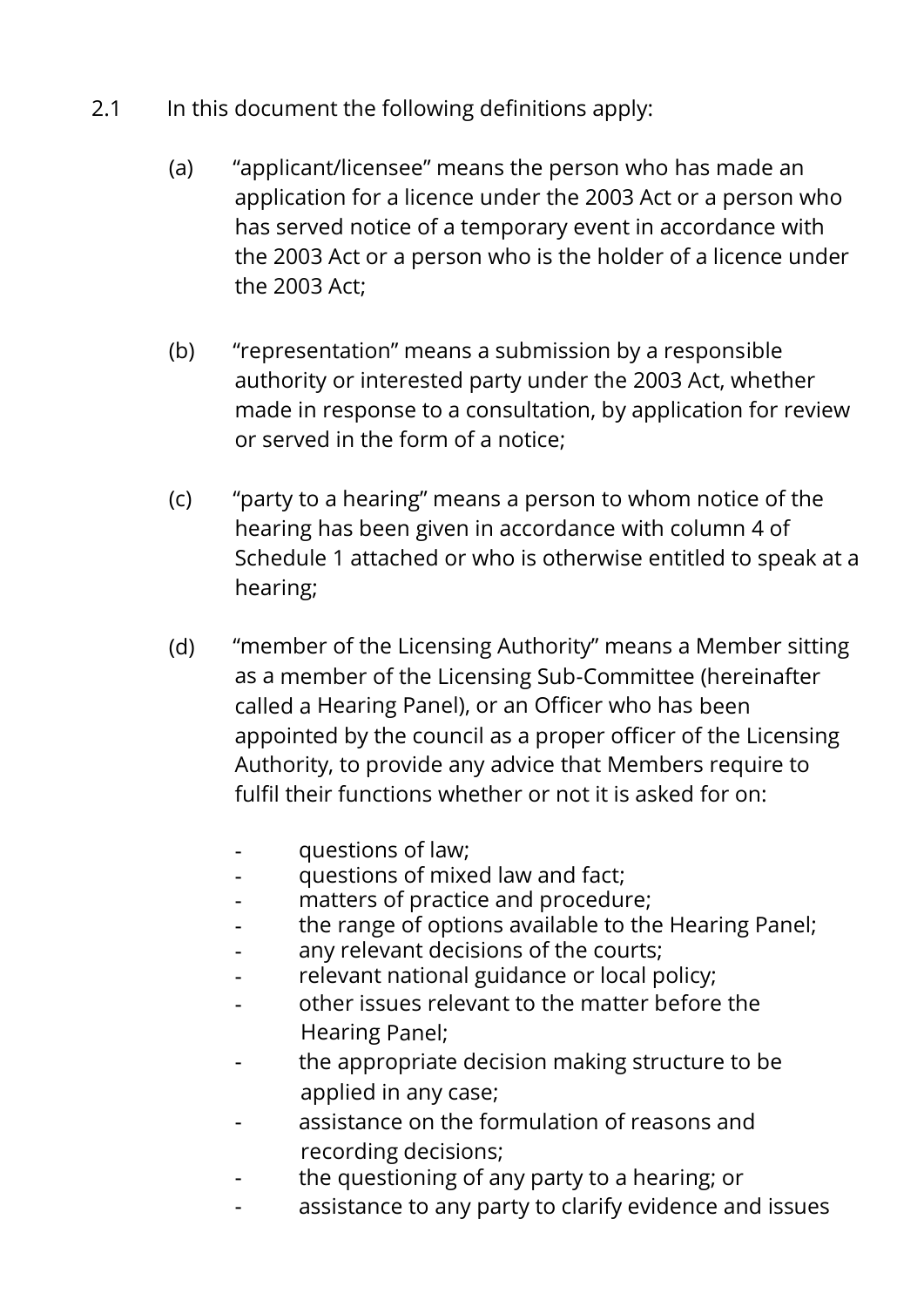- (e) "discussion" means examination by argument and debate
- (f) "cross examination" means the examination of a party or witness with a view to querying or questioning his or her evidence.

#### **3. Composition of Licensing Hearing Panels**

- 3.1 The Licensing Hearing Panel shall consist of three Members. Members of the Panel shall neither represent nor have a connection with;
	- (a) any party to the matter in hand;
	- (b) the Ward in which any party resides; or
	- (c) the Ward in which any premises concerned are located nor themselves live within the vicinity of any premises under consideration

#### **Hearings will be held in accordance with Schedule 1 below which sets out:**

|          | Column 1 Provision under a which a hearing may be held                                                    |
|----------|-----------------------------------------------------------------------------------------------------------|
|          | Column 2 The period of time within which the hearing must take                                            |
|          | place                                                                                                     |
|          | Column 3 The period of notice that must be given about the hearing                                        |
|          | Column 4 The persons to whom notice of the hearing will be given                                          |
|          | Column 5 The documents that will accompany the notice of the                                              |
|          | hearing (if any)                                                                                          |
|          | The period of time within which a party to a hearing must<br>confirm whether or not they intend to appear |
| Column 6 |                                                                                                           |

#### **4. Notice of Hearing**

- 4.1 A notice of hearing shall be accompanied by the following:
	- (a) the rights of a party to a hearing (see paragraph 5 below);
	- (b) the consequences of non-attendance;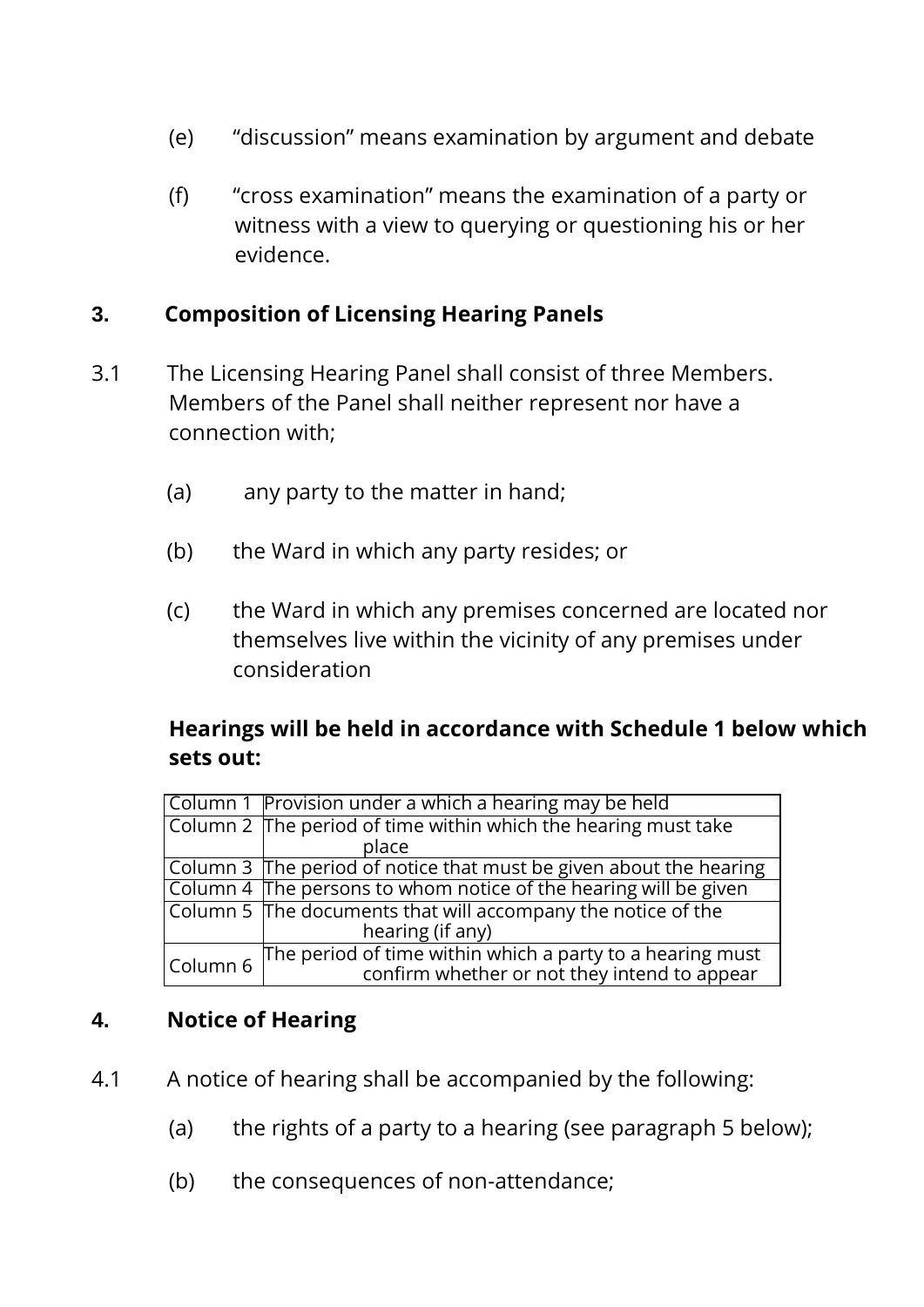- (c) the procedure to be followed at the hearing;
- (d) any particular points on which the Licensing Authority will want clarification at the hearing; and
- (e) any other documents in accordance with Column 5 of Schedule 1.

## **5. Rights of a Party to a Hearing**

- 5.1 A party to a hearing:
	- (a) may be assisted or represented, whether or not that person is legally qualified;
	- (b) is entitled to give further information in support of his, her or their application or representation where the Licensing Authority has given notice that clarification on certain points is required;
	- (c) may question any other party if given permission to do so by the Licensing Authority;
	- (d) may address the Licensing Authority;
	- (e) must be aware that, in the event of non-attendance, the hearing may proceed in his, her or their absence. However, if a party has indicated that they intend to attend the hearing but fail to do so, the Licensing Authority may, where it is in the public interest, adjourn the hearing to a specified date (but see paragraph 6 below). Alternatively, the hearing may be held in that party's absence (in which case the Licensing Authority will consider the application, representation or notice made by the absent party); and
	- (f) will be advised of the procedure to be followed (see Schedule 2 below).
- 5.2 The following apply: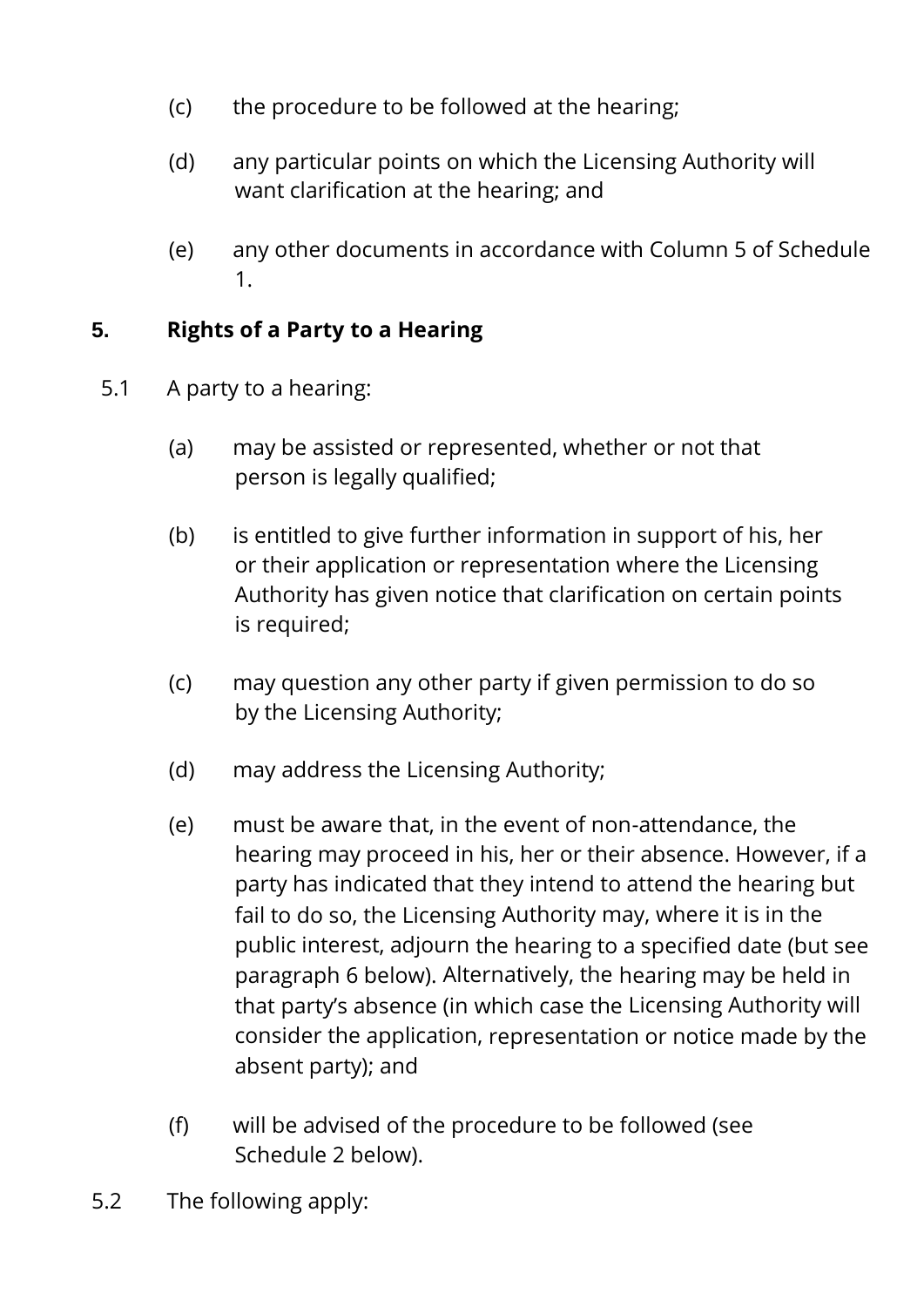- (a) a party to a hearing must confine his, her or their submission to the information given in his, her or their application or representation unless they are asked otherwise by the Licensing Authority;
- (b) Where a party who has confirmed that they intend to appear at a hearing is unable to do so or is unavoidably delayed they must contact the Licensing Authority to explain the reason for his, her or their absence;
- (c) each party to a hearing will be allowed an equal maximum period of time to exercise the above rights;
- (d) the maximum period to be allowed will be determined at the commencement of each hearing; and
- (e) where a number of interested parties attend a hearing, all of whom wish to make the same or similar points, they will be invited to appoint a spokesperson. Other interested parties will then be asked to add anything that they consider his, her or their spokesperson has omitted. It is not necessary for each interested party to repeat the same points and the Chairman of the hearing is expected to be firm on this point.

## **5.3 Action required by party to a hearing following receipt of notice of hearing**

- 5.4 A party to a hearing is required to confirm to the Licensing Authority within the period set out in Column 6 of Schedule 1 below:
	- (a) whether or not they intend to attend or be represented;
	- (b) whether they consider the hearing unnecessary; and
	- (c) any request, in writing, for permission for any other person to attend (as a witness). Any such request must include the person's name and brief description of the point(s) that person may be able make in order to assist the Licensing Authority at the hearing. Any such request will be considered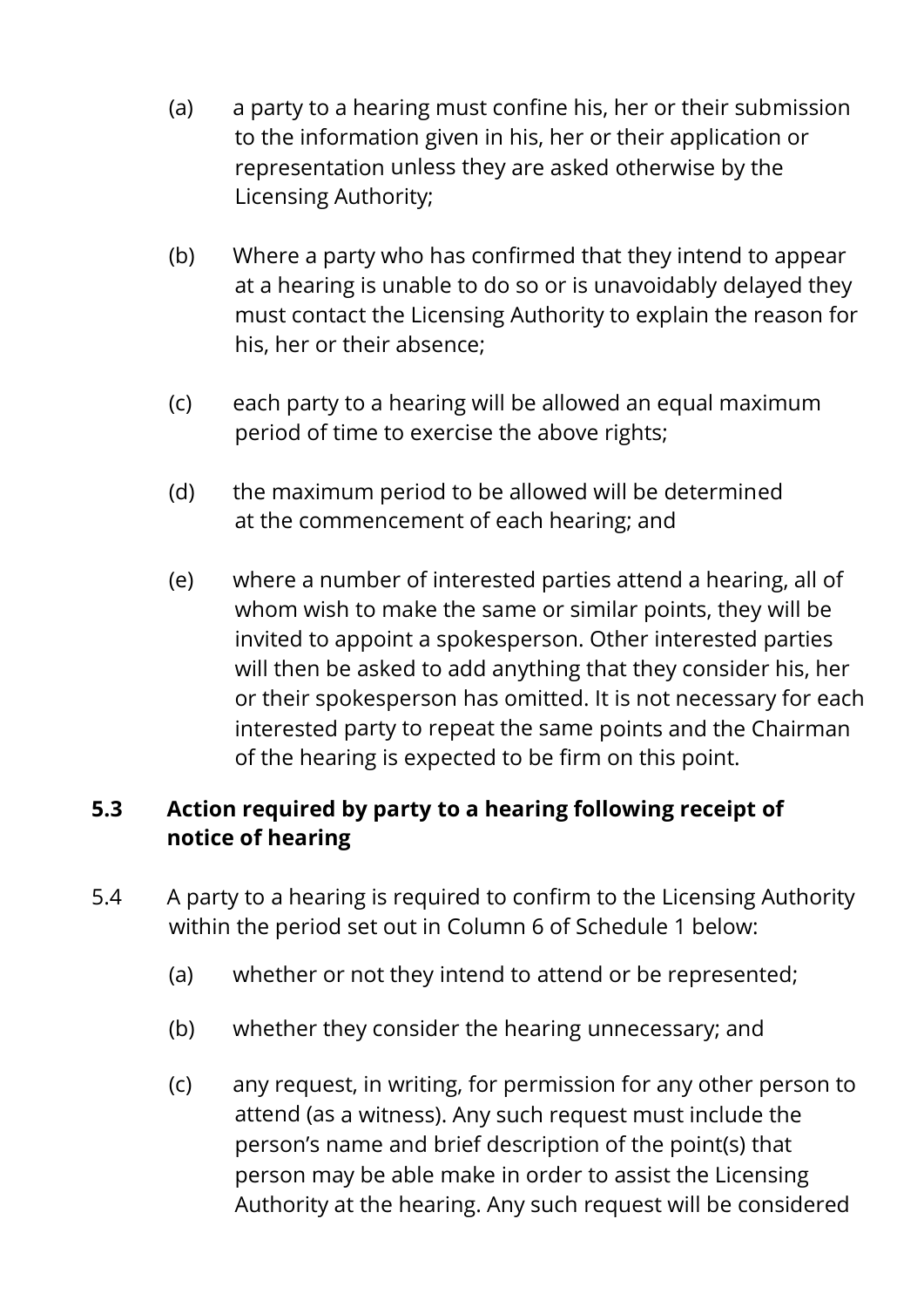at the beginning of the hearing but such permission shall not be unreasonably withheld.

- 5.5 The following apply:
	- (a) any such request will be considered at the commencement of the hearing; and
	- (b) the submission of the witness must relate to the points contained in the representation made by the party on whose behalf they are appearing. Any other comment(s) must and will be disregarded.

## **6. Dispensing with a hearing**

6.1 The Licensing Authority may dispense with a hearing if all the parties to it (other than the Licensing Authority itself) have given notice in writing that it is unnecessary. If all parties give such notice, the Licensing Authority, if it agrees, must give notice to the parties that the hearing has been dispensed with and determine the application within 10 working days based on the representations that have been made in writing.

## **7. Withdrawal of representation**

- 7.1 A party to a hearing may withdraw any representation by giving notice no later than 24 hours prior to the commencement of the hearing or orally at the hearing itself.
- 7.2 If all representations are withdrawn the application will be approved as submitted.

## **8. Adjournments and Extensions of time**

- 8.1 The Licensing Authority may:
	- (a) extend any time limit relating to a hearing set out in Schedule 1 if felt in the public interest, provided that any reviews can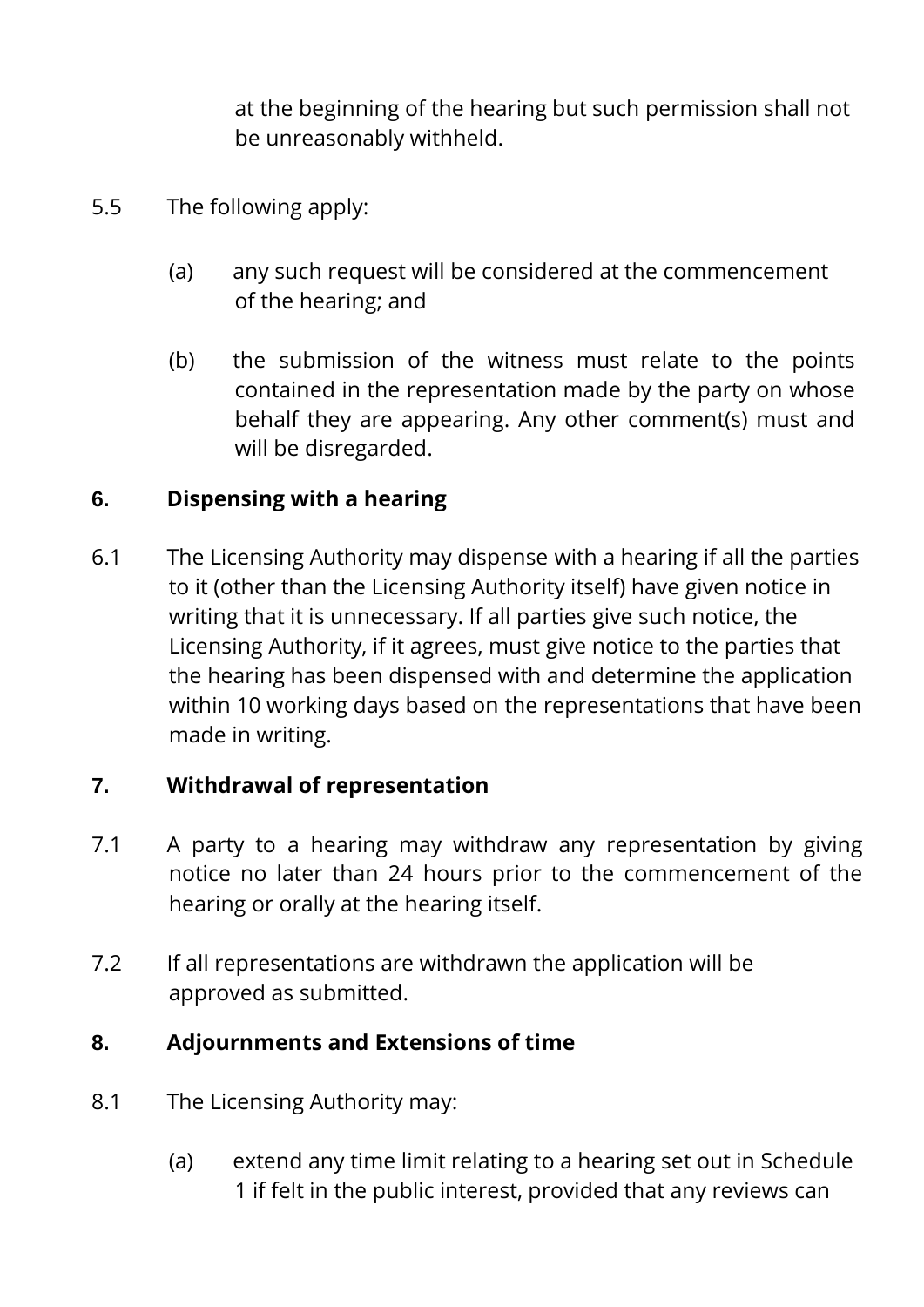still be determined within the prescribed time limits and provided that during the transition period the application is not consequently deemed grant or deemed refused;

- (b) adjourn or hold a hearing on additional specified dates where it considers this to be necessary; or
- (c) adjourn to enable a site meeting to be held.
- 8.2 Notice will be given to all the parties to the hearing stating the period of the extension or the date of the re-scheduled hearing and the reasons for it.
- 8.3 During the transition period any adjournment or extension of time will not re-schedule the hearing later than the following:

| <b>Type of Application</b>                                                                                                                 | Latest time for hearing                                                                                           |  |
|--------------------------------------------------------------------------------------------------------------------------------------------|-------------------------------------------------------------------------------------------------------------------|--|
| Conversion of premises licence<br>or club premises certificate<br>Variation of new premises<br>licence or new club<br>premises certificate | Not later than 2 months beginning on the<br>day the application was received by the<br><b>Licensing Authority</b> |  |
| Application for a personal licence<br>by the holder of a Justices'<br>Licence                                                              | Not later than 3 months beginning on the<br>day the application was received by the<br>Licensing Authority        |  |

## **9. Hearings in Public**

- 9.1 Hearings will take place in public, unless the Licensing Authority excludes the public from any part of a hearing on the grounds that the public interest in doing so outweighs the public interest in the hearing (or that part) taking place in public.
- 9.2 When the public are excluded from a hearing (or part), any party to the hearing, his, her or their representative and any person called by them as a witness may also be excluded.
- 9.3 The Chairman may require any person attending the hearing who is behaving in a disruptive manner to leave and may determine whether and with what conditions if any they may return.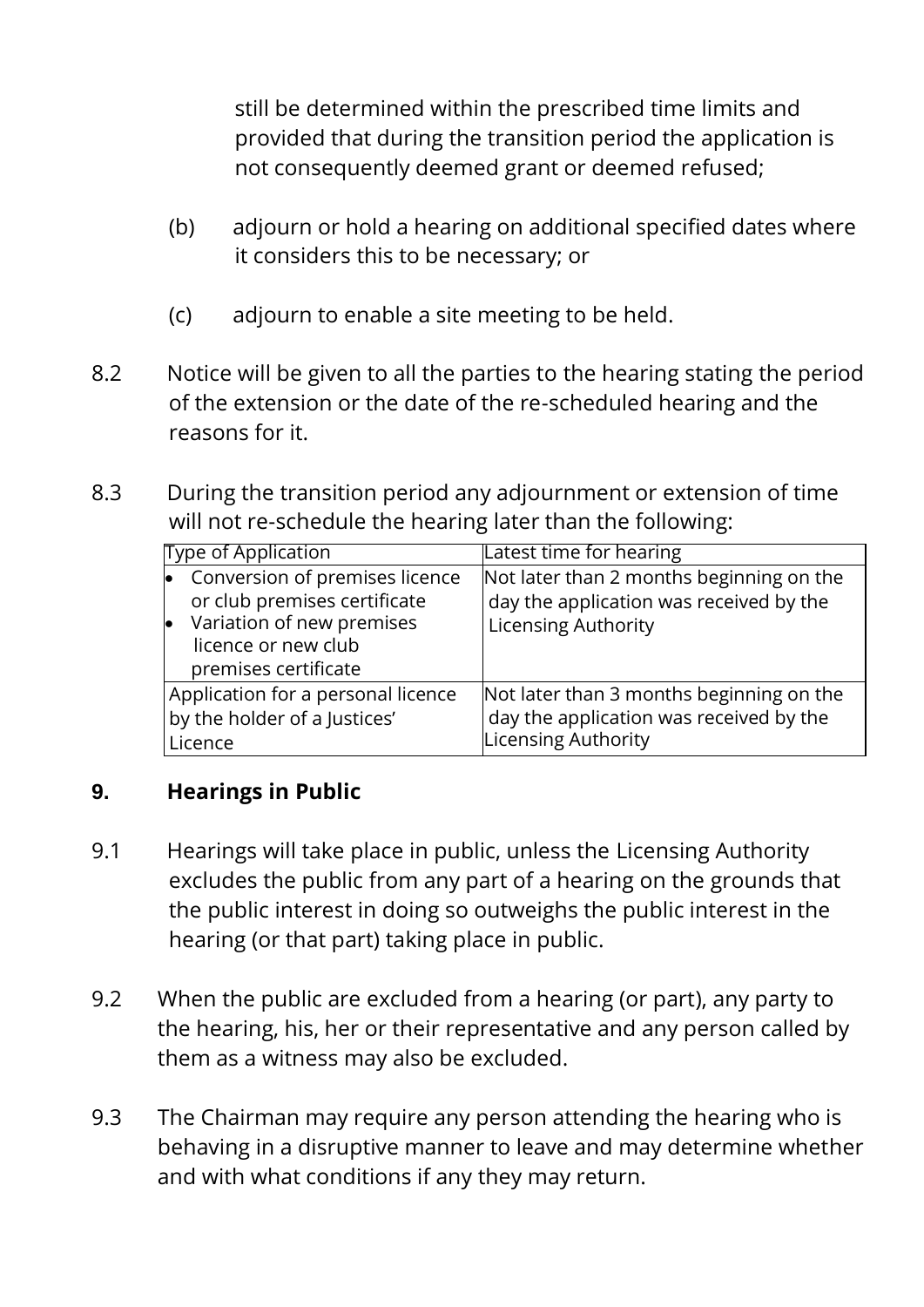## **10. Representations and Supporting Documentation**

- 10.1 Members of the Licensing Authority may ask any question of any party or other person attending the hearing.
- 10.2 In considering any representation made by a party, the Licensing Authority may take into account supporting documentary or other information produced by that party either before the hearing or, with the consent of all the other parties, at the hearing itself.
- 10.3 If material is to be introduced at the hearing, the party must make it available for distribution to the members of the Licensing Authority and the other parties to the hearing if its submission is permitted.
- 10.4 The Licensing Authority will disregard any information given at a hearing that is not relevant to the matter under consideration.

## **11. Procedure at a Hearing**

- 11.1 The hearing will proceed in the following order:
	- (a) The Chairman will elicit any Declarations of Interests.
	- (b) The Chairman will introduce members of the Hearing Panel.
	- (c) The Chairman will ask those present to introduce themselves.
	- (d) The Chairman will ask all parties to the Hearing whether they are happy to proceed with their application or representation.
- 11.2 The Chairman may ask the officer of the Licensing Authority to report:
	- (a) any requests from a party to the Hearing for permission for a witness to appear in support of his, her or their representation. Any such requests will be determined by the Hearing Panel; and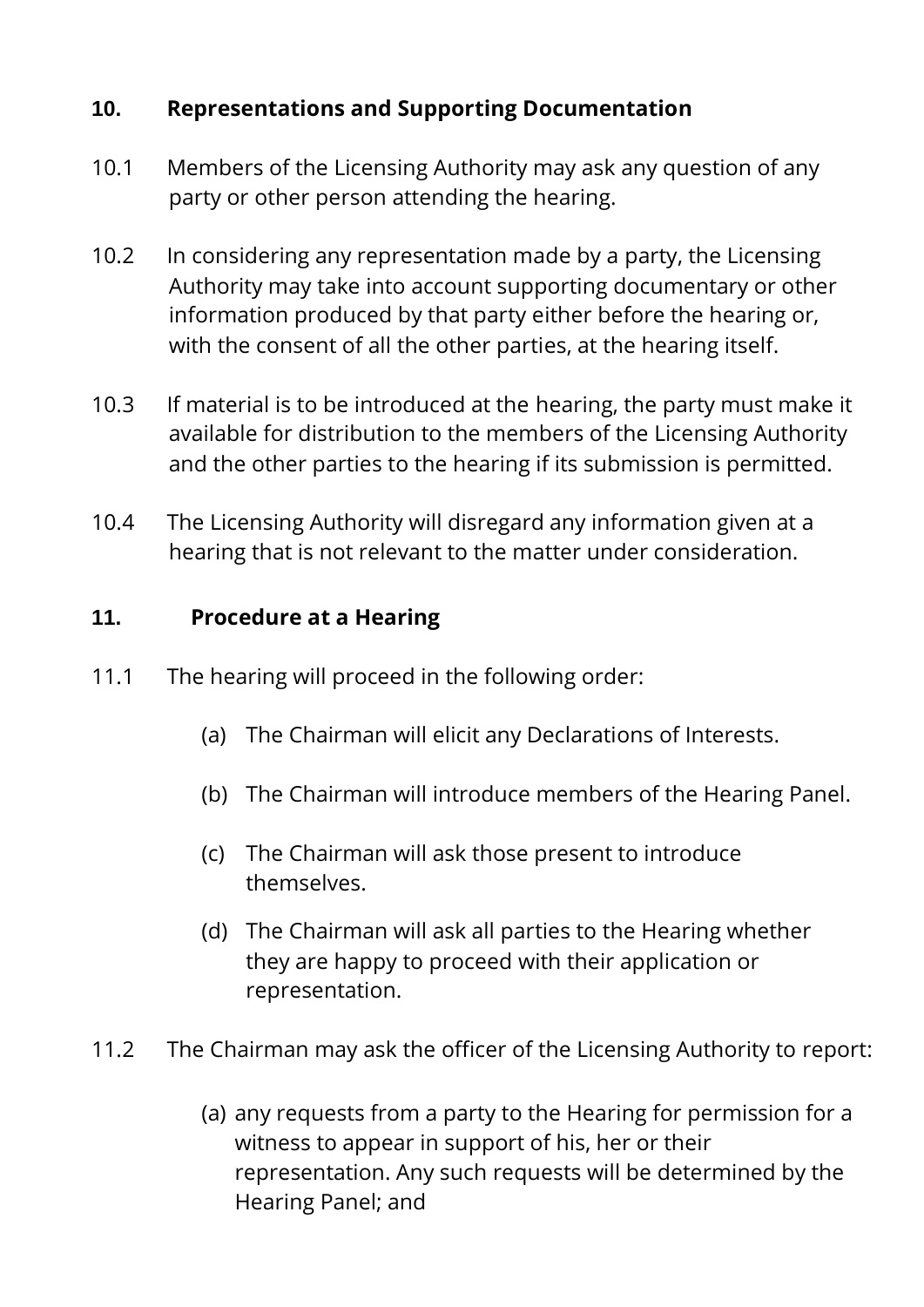- (b) any documentary or other information that a party to the Hearing wishes to present. If there is any such material, the Chairman will ask all the other parties to the Hearing whether they consent to it being presented. If they agree, the material will be distributed. If not, this material may not be distributed unless the Chairman wishes it to be.
- 11.3 The Chairman may invite the applicant/licensee or his, her or their representative to estimate the time required to present his, her or their case and ask questions of other parties to the hearing. The Chairman will then ask the other parties to the hearing whether they will require a longer period to present their representation and question the applicant. The Hearing Panel will determine the maximum period of time allowed for each party to put his, her or their case. This decision will be final.
- 11.4 The Chairman will ask the Officer of the Licensing Authority to summarise the matter under consideration.
- 11.5 The Members of the Hearing Panel, the applicant, and those making representations may ask questions of the Officer of the Licensing Authority.
- 11.6 Starting with the applicant or licensee, each party will exercise his, her or their rights within the identified maximum time, as follows:
	- (a) each party to present his, her or their case, including responding to any points of which the Licensing Authority has previously given notice, and call any approved witness or witnesses in support of his, her or their case; and
	- (b) if given permission by the Chairman, and only through the Chairman, each party may raise questions of any other party or witness/witnesses.
- 11.7 The applicant/licensee or his, her or their representative will be asked to sum up his, her or their case.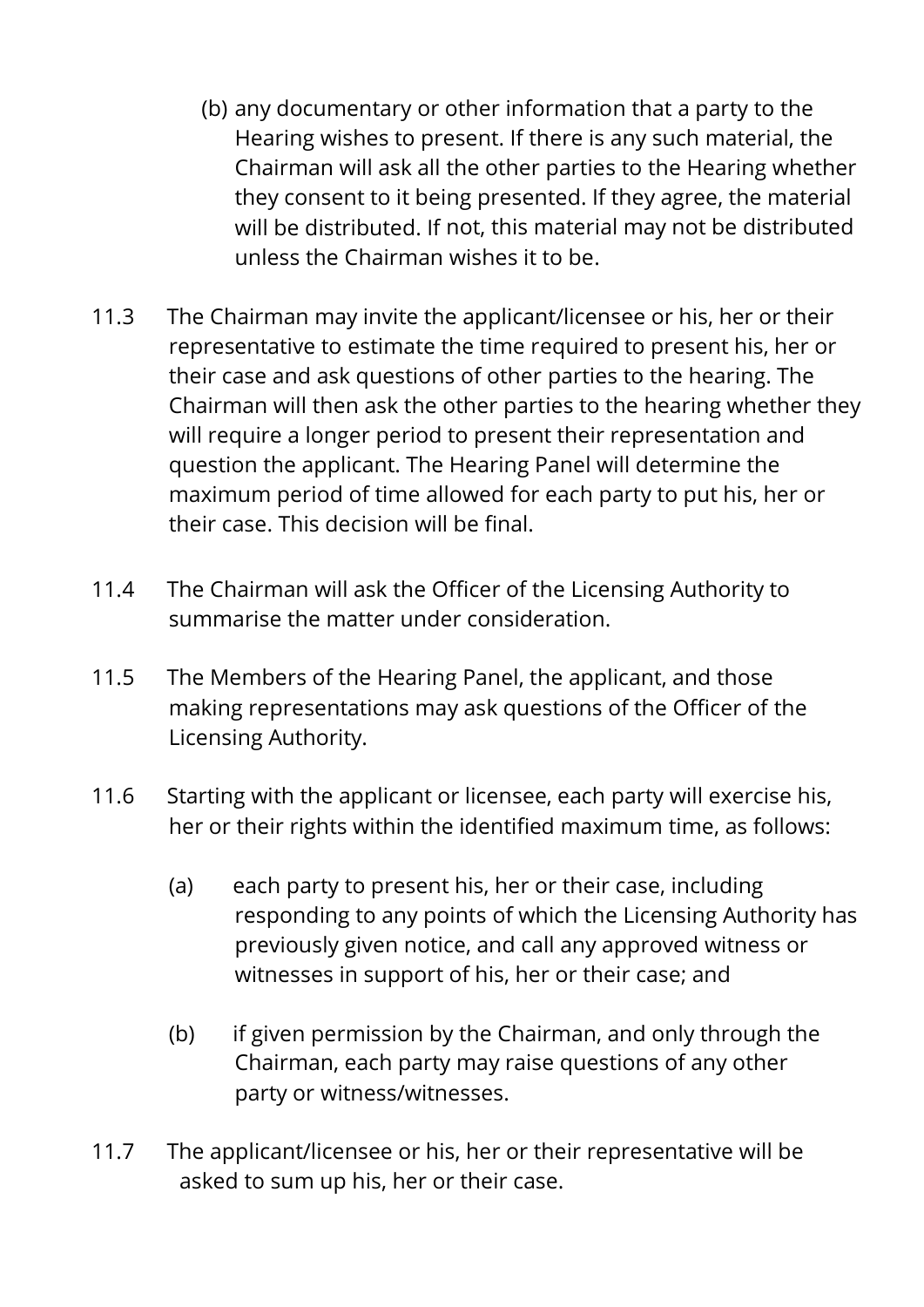## **12. Determination of Applications**

- 12.1 In the case of a hearing relating to:
	- (a) a counter notice following police objection to a temporary event notice; or
	- (b) a review of premises licences following closure order;

the Licensing Authority must make its determination at the conclusion of the hearing.

- 12.2 In the case of any other hearing, the members of the Hearing Panel may choose to determine the case at the conclusion of the hearing or after the hearing within five working days.
- 12.3 If determining the case at the hearing, it is for the members of the Hearing Panel to choose whether to retire to consider the case or discuss the case in front of all parties.
- 12.4 When determining a case, either during the hearing or after, and whether having retired or deliberating in front of the parties, the following shall apply:
	- (a) Members of the Hearing Panel will determine the case, not Officers or any other parties;
	- (b) Members of the Hearing Panel will be advised by a Legal Officer;
	- (c) a Democratic Services Officer will be available to make relevant notes and make a written record of the Panel's decision;
	- (d) if Members of the Hearing Panel have a question relating to the relevant legislation or the council's policies which the Legal Officer is unable to address, they may seek the advice of an officer of the council's Licensing Team; and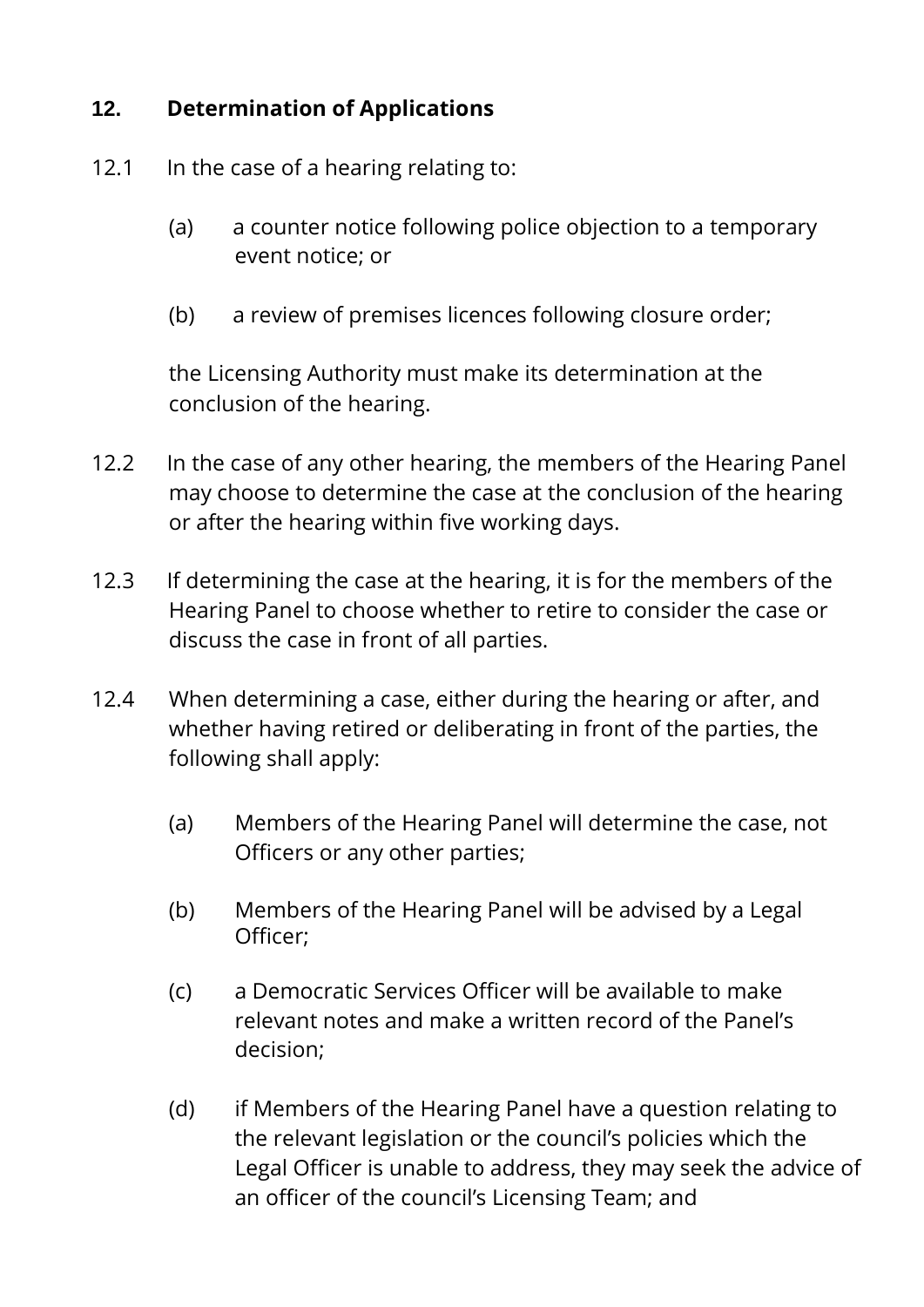- (e) if Members of the Hearing Panel wish to attach conditions to an application under consideration they may seek the views of any or all of the parties before determining the case, especially if the details of the possible condition were not discussed with parties during the hearing and/or members of the Hearing Panel do not feel they have as clear a view as possible of the proposed condition's efficacy, applicability and/or acceptability to any or all of the parties.
- 12.5 Once the case has been determined, all parties will be advised of the decision and the reasons for it, together with their right of appeal. If determined at the hearing, the Legal Advisor to the Hearing Panel will advise those present of any advice that has been provided during the determination. If determined after the hearing, the notification of the outcome shall make reference to any such legal advice provided.
- 12.6 A determination may authorise an officer of the Licensing Authority to approve an application subject to conditions to be applied in accordance with the decision made at the hearing.
- 12.7 Whether determined at the hearing or after, the applicant shall be informed of the decision and rights of appeal in writing within five working days of the hearing.

#### **13. Recording Proceedings**

13.1 A written record of proceedings will be taken and kept for six years from the date of the determination or the disposal of any subsequent appeal, whichever is the later.

## **14. Irregularities**

14.1 Any irregularity resulting from failure to comply with the Licensing Act 2003 (Hearings) Regulations 2005 (or any subsequent Regulations) will not of itself render the proceedings void but, if the Licensing Authority considers that any person has been prejudiced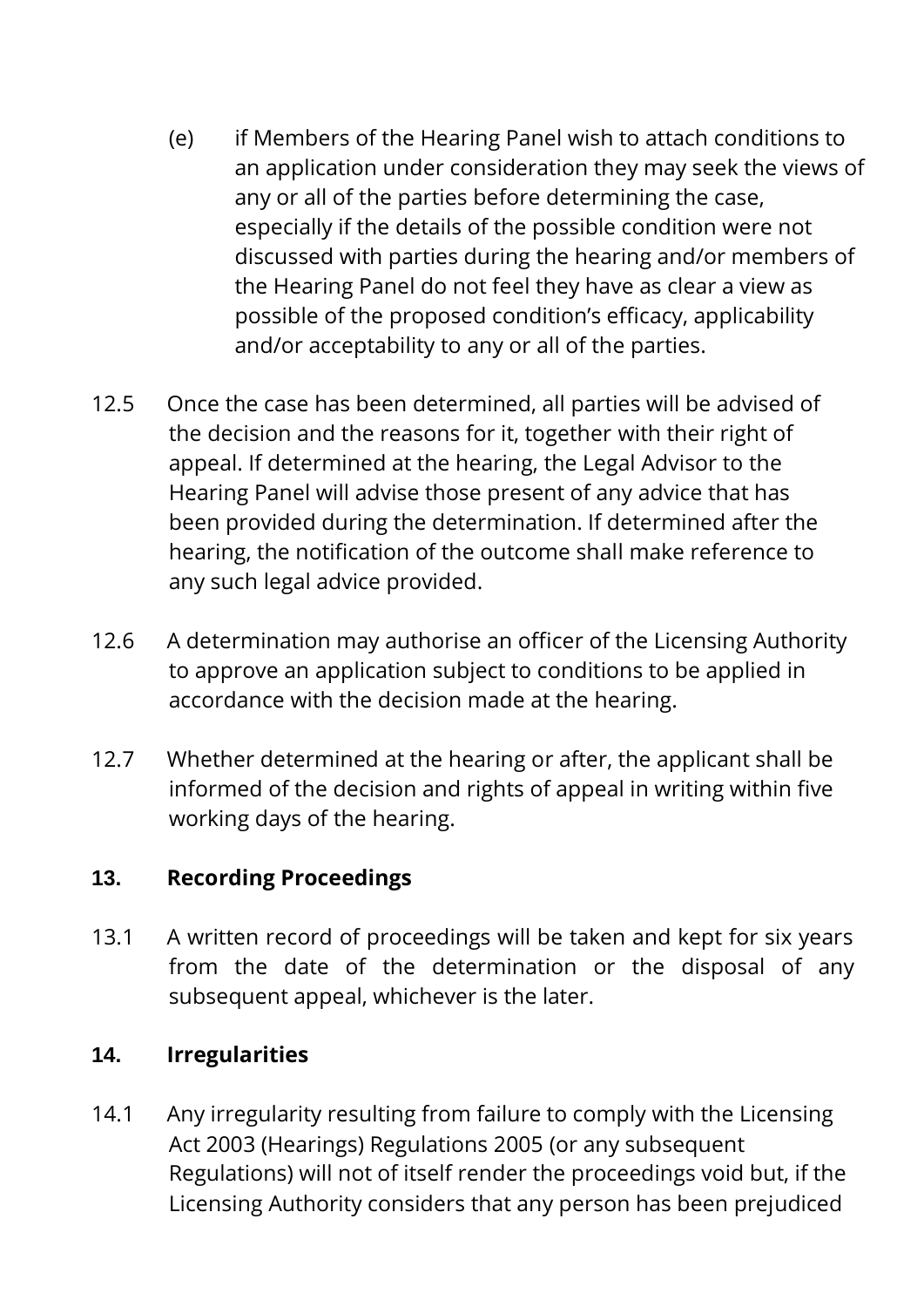as a result of any irregularity, it will take steps to rectify this before reaching its determination.

14.2 Clerical mistakes in any document recording a determination, or errors in documentation arising from an accidental slip or omission, may be corrected by the Licensing Authority.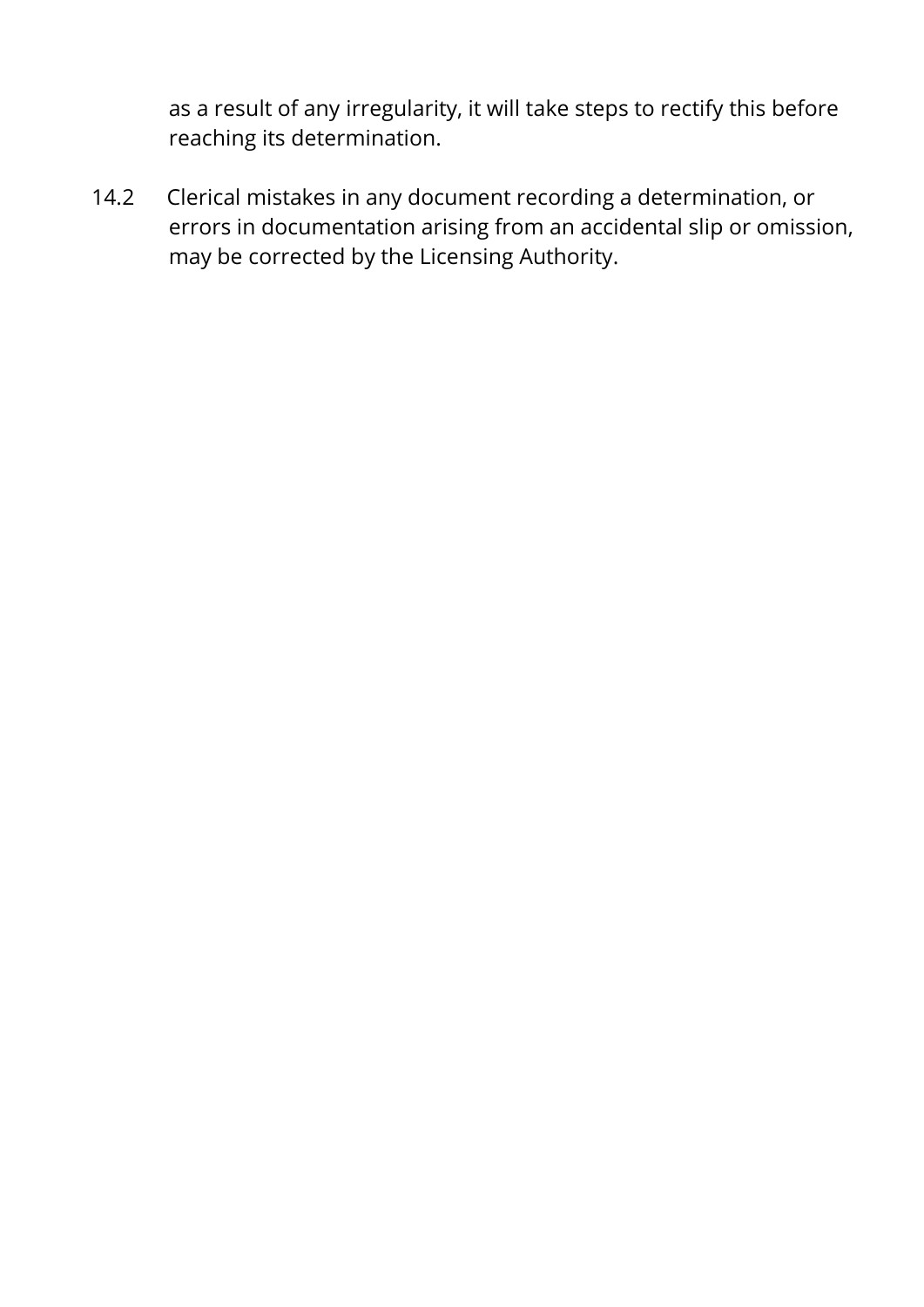## **Schedule 1**

| <b>Provision under</b>                | <b>Period of time</b> | <b>Period of</b> | <b>Persons to whom</b> | <b>Documents to</b>            | The period of time      |
|---------------------------------------|-----------------------|------------------|------------------------|--------------------------------|-------------------------|
| which hearing may                     | within which          | notice that to   | notice of hearing will | accompany notice               | within which a party to |
| be held References are                | hearing must          | be given         | be given               | of hearing (if any)            | the hearing must        |
| tо                                    | be take place         | about the        |                        |                                | confirm whether or not  |
| sections of the Licensing<br>Act 2003 |                       | hearing          |                        |                                | they intend to appear   |
| Column 1                              | Column <sub>2</sub>   | Column 3         | Column 4               | Column 5                       | Column 6                |
| Determination of                      | 20 working days       | Ten              | The person who has     | The relevant                   | Five working days       |
| application for                       | commencing            | working          | made the application   | representations that           | before day on which     |
| premises licence                      | day after period      | days             |                        | have been made                 | hearing is held         |
| Section $18(3)(a)$                    | of consultation       |                  | Persons who have       |                                |                         |
|                                       | ends                  |                  | made relevant          |                                |                         |
|                                       |                       |                  | representations        |                                |                         |
| Determination of                      |                       |                  |                        |                                |                         |
| application for a                     |                       |                  |                        |                                |                         |
| provisional statement -               |                       |                  |                        |                                |                         |
| premises to be                        |                       |                  |                        |                                |                         |
| constructed, extended                 |                       |                  |                        |                                |                         |
| or altered                            |                       |                  |                        |                                |                         |
| Determination of                      | 20 working days       | Ten              | Holder of premises     | The relevant                   | Five working days       |
| application to                        | commencing            | working          | licence who made       | representations that           | before day on which     |
| vary premises                         | day after period      | days             | application            | have been made                 | hearing is held         |
| licence                               | of consultation       |                  |                        |                                |                         |
| Section $35(3)(a)$                    | ends                  |                  | Persons who have       |                                |                         |
|                                       |                       |                  | made relevant          |                                |                         |
|                                       |                       |                  | representations        |                                |                         |
| Determination of                      | 20 working days       | Ten              | Holder of premises     | The notice given by the Police | Five working days       |
| application to vary a                 | commencing day        | working          | licence who made       |                                | before day on which     |
| premises licence to                   | after period          | days             | application Police     |                                | hearing is held         |
| specify individual as                 | within which          |                  | The DPS                |                                |                         |
| the premises                          | police may            |                  |                        |                                |                         |
| supervisor                            | object                |                  |                        |                                |                         |
| Section $39(3)(a)$                    |                       |                  |                        |                                |                         |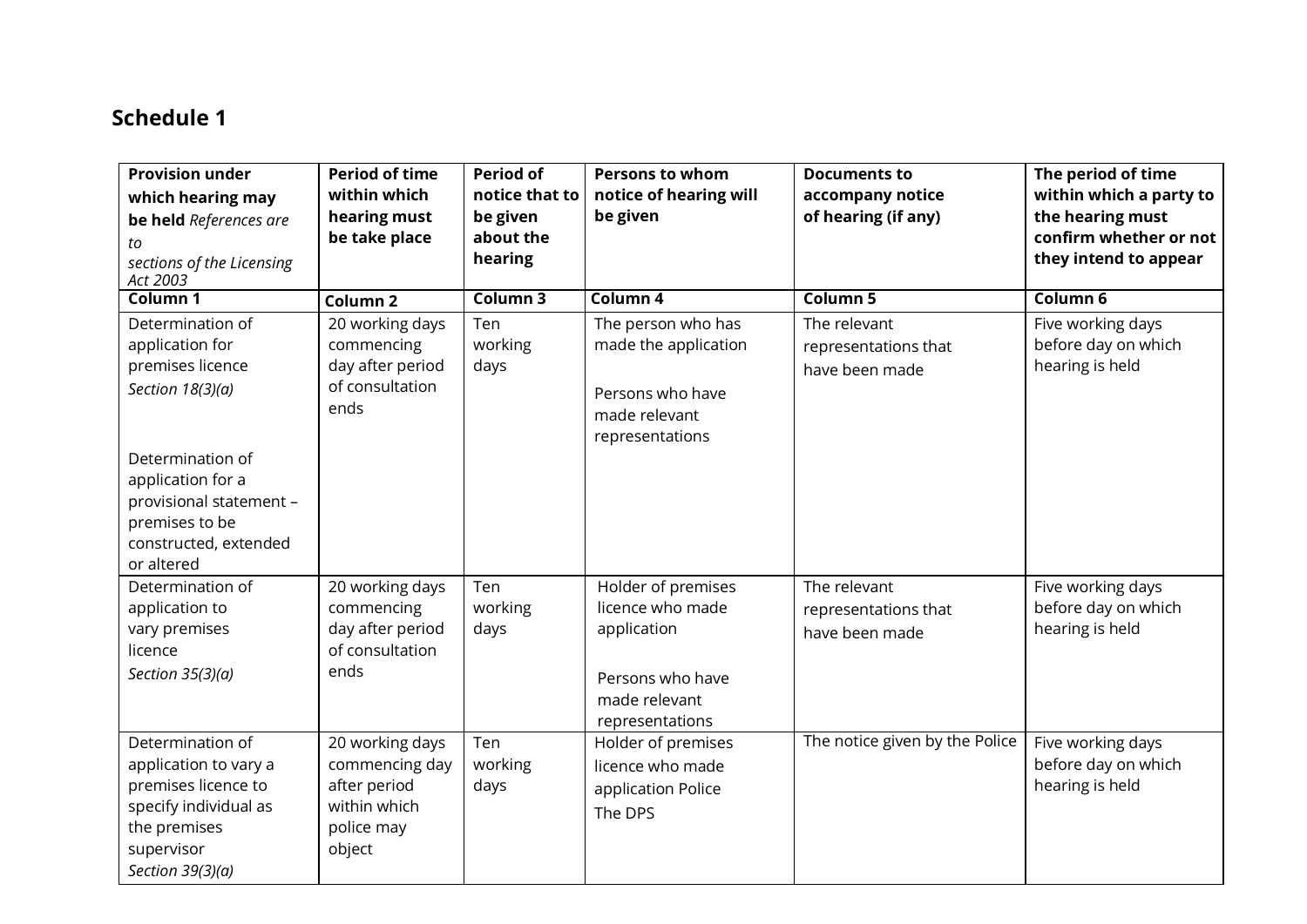| <b>Provision under</b><br>which hearing may<br>be held References are<br>to<br>sections of the Licensing<br>Act 2003                  | <b>Period of time</b><br>within which<br>hearing must<br>be take place                         | <b>Period of</b><br>notice that to<br>be given<br>about the<br>hearing | <b>Persons to whom</b><br>notice of hearing will<br>be given                                                                         | <b>Documents to</b><br>accompany notice<br>of hearing (if any) | The period of time<br>within which a party to<br>the hearing must<br>confirm whether or not<br>they intend to appear |
|---------------------------------------------------------------------------------------------------------------------------------------|------------------------------------------------------------------------------------------------|------------------------------------------------------------------------|--------------------------------------------------------------------------------------------------------------------------------------|----------------------------------------------------------------|----------------------------------------------------------------------------------------------------------------------|
| Column 1                                                                                                                              | Column <sub>2</sub>                                                                            | Column 3                                                               | Column 4                                                                                                                             | <b>Column 5</b>                                                | Column 6                                                                                                             |
| Determination of<br>application for transfer<br>of premises licence                                                                   | Five working days<br>commencing day<br>after period<br>within                                  | Ten<br>working<br>days                                                 | The person who has<br>made the application<br>Police                                                                                 | The notice given by the Police                                 | Five working days<br>before day on which<br>hearing is<br>held                                                       |
| Section $44(5)(a)$                                                                                                                    | which police<br>may object                                                                     |                                                                        | The holder of the<br>premises licences                                                                                               |                                                                |                                                                                                                      |
| Cancellation of interim<br>authority notice on<br>death etc of licence<br>holder following police<br>objections<br>Section $48(3)(a)$ | Five working<br>days<br>commencing day<br>after period<br>within<br>which police may<br>object | Two<br>working<br>days                                                 | The person who has<br>given notice<br>Police                                                                                         | The notice given by the Police                                 | working<br>One<br>day<br>before day on which<br>hearing is held                                                      |
| Determination of<br>application for review<br>of premises licence<br>Section 52(2)                                                    | 20 working days<br>commencing<br>day after period<br>of consultation<br>ends                   | Ten<br>working<br>days                                                 | The holder of the<br>premises licence<br>Persons who have<br>made relevant<br>representations<br>Persons who asked for<br>the review | The relevant<br>representations that have<br>been made         | Five working days<br>before day on which<br>hearing is held                                                          |
| Determination of<br>application for<br>club premises<br>certificate<br>Section $72(3)(a)$                                             | 20 working days<br>commencing<br>day after period<br>of consultation<br>ends                   | Ten<br>working<br>days                                                 | The club that has<br>made the application<br>Persons who have<br>made relevant<br>representations                                    | The relevant<br>representations that have<br>been made         | Five working days<br>before day on which<br>hearing is held                                                          |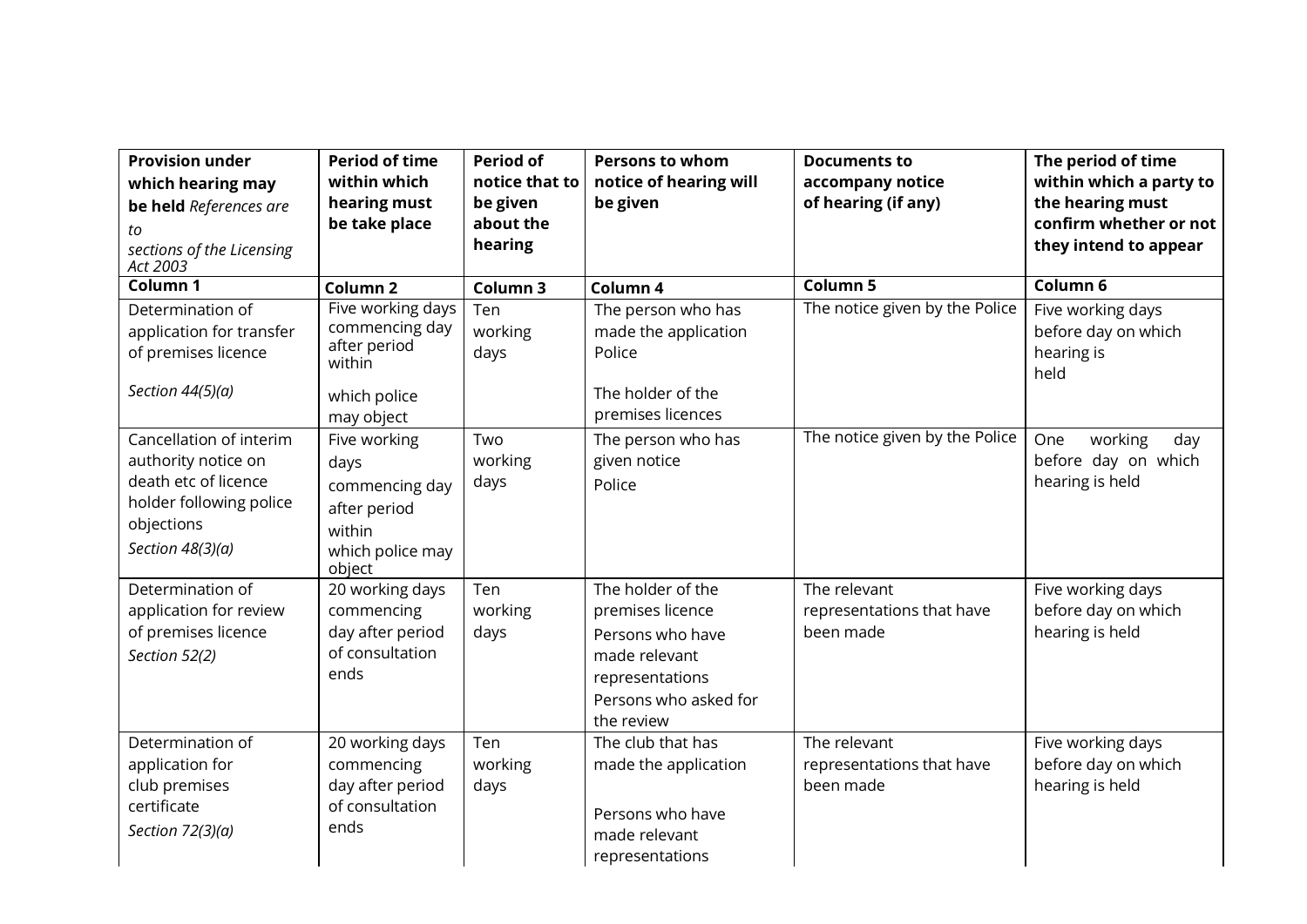| Determination of                  |  |  |  |
|-----------------------------------|--|--|--|
| application to vary               |  |  |  |
| club premises                     |  |  |  |
| certificate<br>Section $85(3)(a)$ |  |  |  |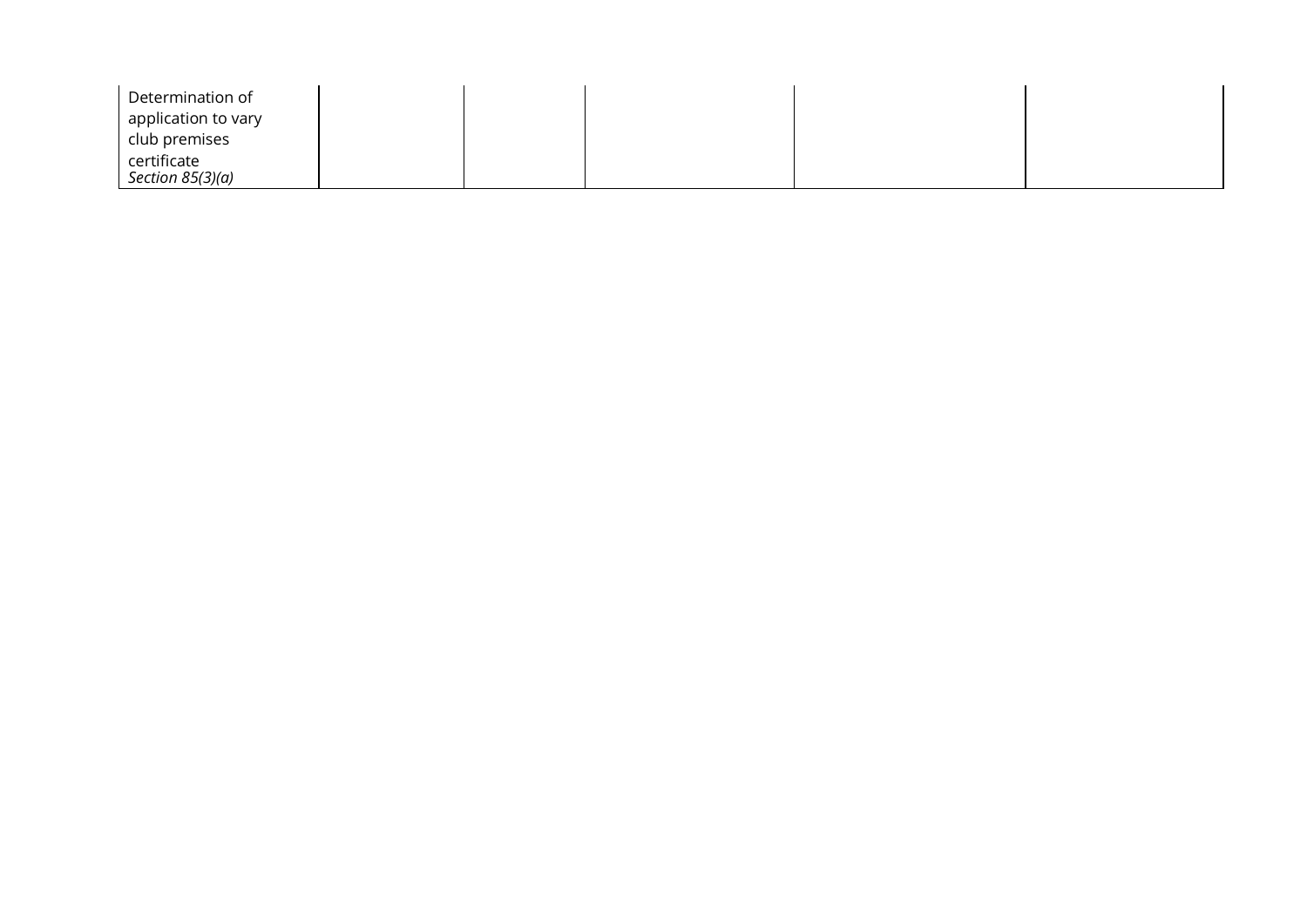| <b>Provision under</b><br>which hearing may<br>be held References are<br>tо<br>sections of the Licensing<br>Act 2003 | <b>Period of time</b><br>within which<br>hearing must<br>be take place                    | <b>Period of</b><br>notice that to<br>be given<br>about the<br>hearing | <b>Persons to whom</b><br>notice of hearing will<br>be given                                                                                            | <b>Documents to</b><br>accompany notice<br>of hearing (if any) | The period of time<br>within which a party to<br>the hearing must<br>confirm whether or not<br>they intend to appear |
|----------------------------------------------------------------------------------------------------------------------|-------------------------------------------------------------------------------------------|------------------------------------------------------------------------|---------------------------------------------------------------------------------------------------------------------------------------------------------|----------------------------------------------------------------|----------------------------------------------------------------------------------------------------------------------|
| Column 1                                                                                                             | Column <sub>2</sub>                                                                       | Column 3                                                               | Column 4                                                                                                                                                | Column 5                                                       | Column 6                                                                                                             |
| Determination of<br>application for review<br>of club premises<br>certificate<br>Section 88(2)                       | 20 working days<br>commencing<br>day after period<br>of consultation<br>ends              | Ten<br>working<br>days                                                 | The club which holds<br>the club premises<br>certificate<br>Persons who have<br>made relevant<br>representations<br>Persons who asked for<br>the review | The relevant<br>representations that have<br>been made         | Five working days<br>before day on which<br>hearing is held                                                          |
| Counter notice<br>following police<br>objection to<br><b>Temporary Event</b><br>Notice<br>Section 105(2)(a)          | Seven days<br>commencing day<br>after period<br>within which<br>police may<br>object      | Two<br>working<br>days                                                 | The premises<br>user Police                                                                                                                             |                                                                | working<br>One<br>day<br>before day on which<br>hearing is held                                                      |
| Determination of<br>application for grant of<br>a personal licence<br>Section 120(7)(a)                              | 20 working days<br>commencing day<br>after period<br>within which<br>police may<br>object | Ten<br>working<br>days                                                 | The person who has<br>made the application<br>Police                                                                                                    | The notice given by the Police                                 | Five working days<br>before day on which<br>hearing is held                                                          |
| Determination of<br>application for renewal<br>of a personal licence<br>Section 121(6)(a)                            | 20 working days<br>commencing day<br>after period<br>within which<br>police may<br>object | Ten<br>working<br>days                                                 | The person who has<br>made the application<br>Police                                                                                                    | The notice given by the Police                                 | Five working days<br>before day on which<br>hearing is held                                                          |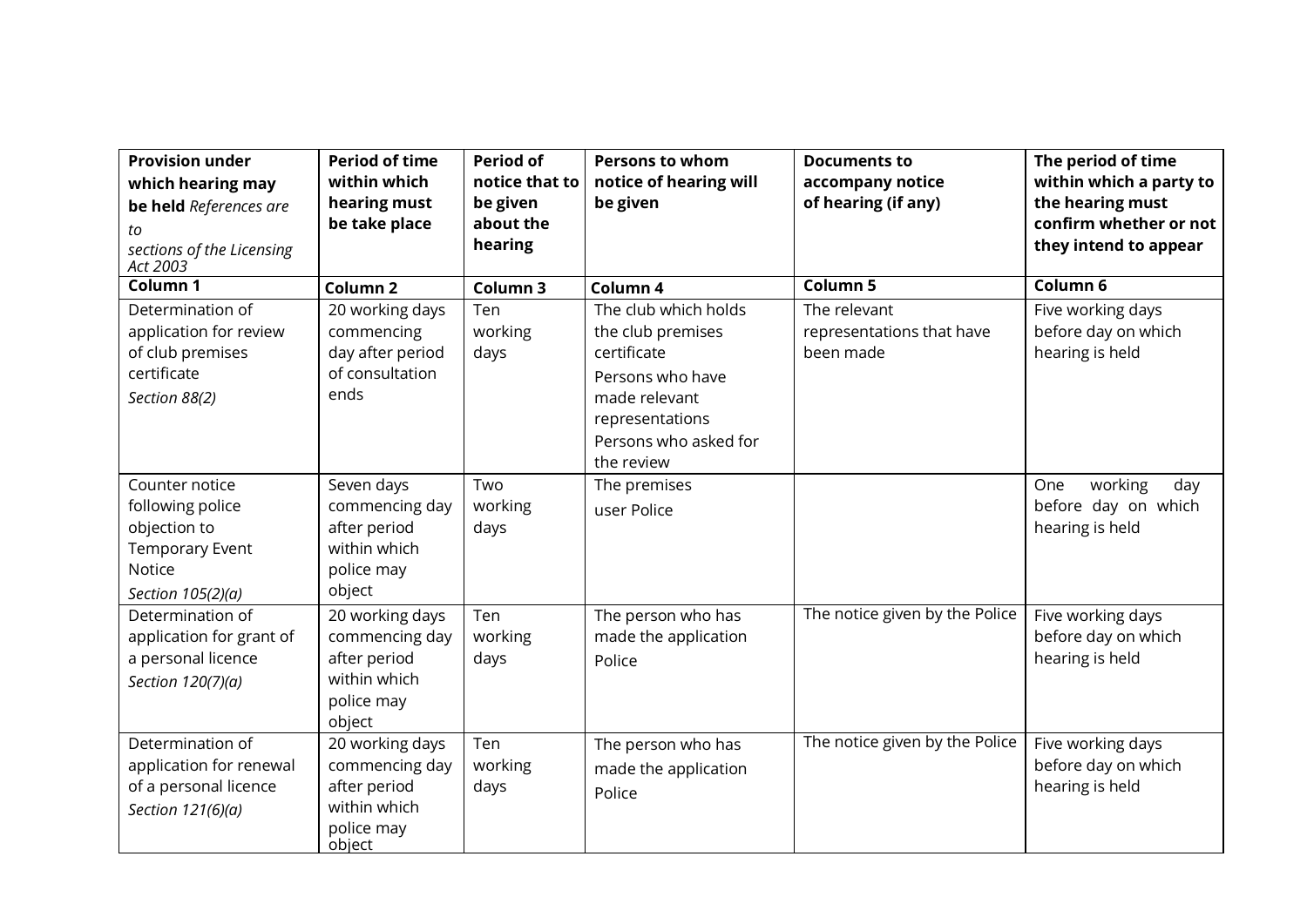| Convictions coming to | 20 working days | Ten     | The holder of the | The notice given by the Police | Five working days   |
|-----------------------|-----------------|---------|-------------------|--------------------------------|---------------------|
| light after grant or  | commencing day  | working | personal licence  |                                | before day on which |
| renewal of personal   | after period    | days    | Police            |                                | hearing is held     |
| licence               | within which    |         |                   |                                |                     |
| Section $124(4)(a)$   | police may      |         |                   |                                |                     |
|                       | object          |         |                   |                                |                     |